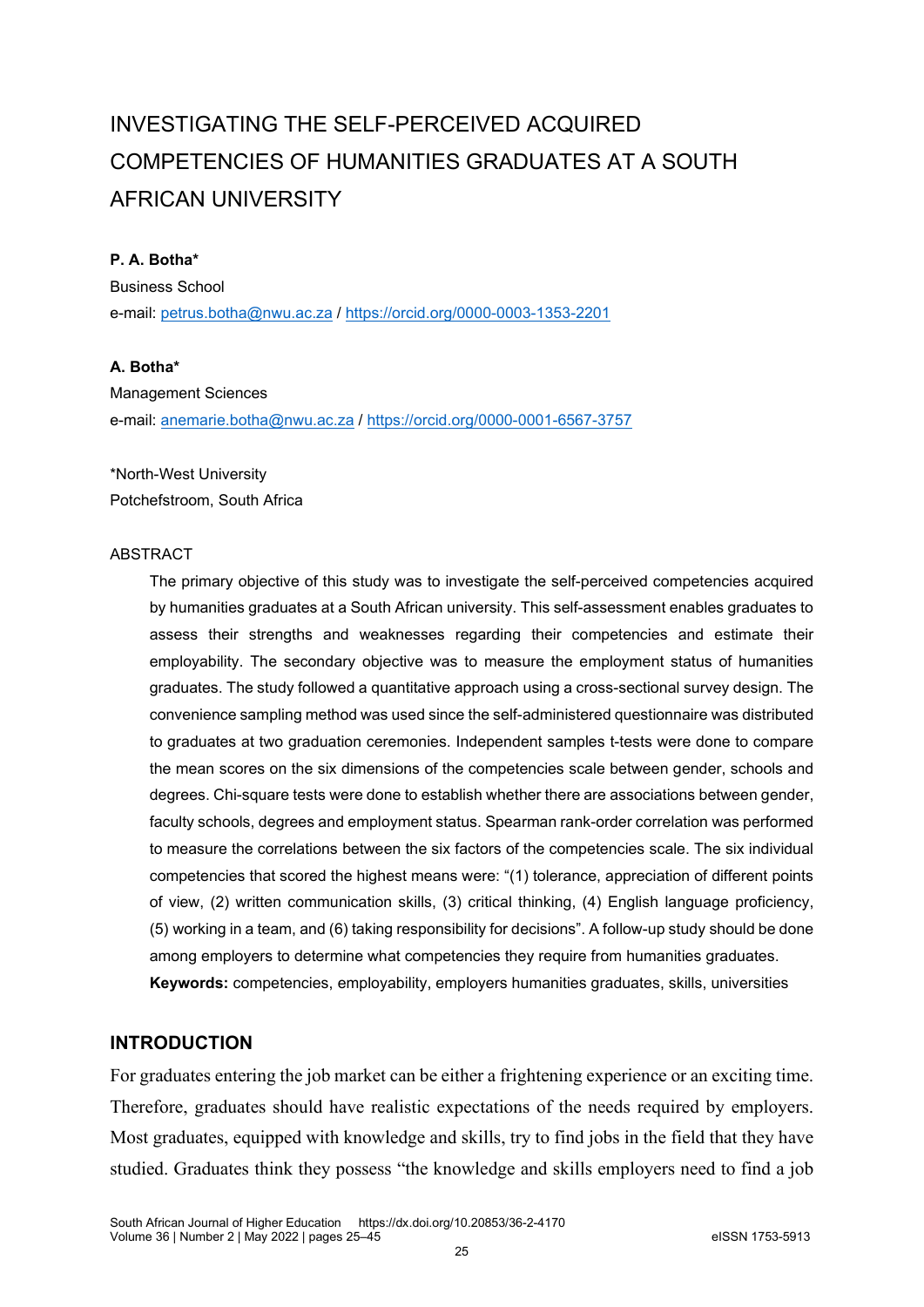(Grant, Malloy, and Murphy 2009, 147). However, employers have a different view of the competencies required from students (Boyatzis 2008, 5; Chan and Lin 2016, 284). Various studies have shown that graduates lack hard and soft skills to find a job (Asonitou 2015, 284; Dowling, Rose, and O'Shea 2015, 55; Wang and Tsai 2014). Graduates are self-assured that they have learned the necessary soft and hard skills to get a job in the market (Grant et al. 2009, 147). According to Matsouka and Mihail (2016, 323), employability includes "a set of qualifications, skills, attitudes and personal characteristics that enable the university graduate to seek and find a job and be successful in it". It is a cause for concern that graduate students seem unaware that they lack specific skills to ensure a job in the current working environment. Graduates "perceive that they have acquired the necessary competencies to find a job" (Grant et al. 2009, 147). However, more and more employers feel that the skills that students have learned in higher education are not relevant to the working environment (Asonitou 2015, 284; Stewart, Wall, and Marciniec 2016, 276; Tsitskari et al. 2017, 2).

Research has revealed that the most significant factors negatively influencing the employment of graduates are the "lack of job market information, lack of job search skills, no professional networks, no formal working experience, a mismatch between qualifications and available jobs, high cost of job search, geographical area one lives in; no political or social connections, low socio-economic status, flawed educational system, curriculum issues, choice of higher education institution (credibility); unrealistically high expectations, uncertain economic conditions, overeducation (mismatching supply/demand), lack of competencies required by employers, and the lack of self-esteem, confidence and self-efficacy" (Harry, Chinyamurindi, and Mjoli 2018; Hwang 2017; Mncayi 2016; Oluwajodu et al. 2015). Kougioumoutzaki and Kalamatianou (2012) state that research reveals "that graduates from technical fields do better in the labour market than those of more general academic fields such as social sciences" According to Harvey and Shahjahan (2013, 5), the workforce challenges specifically facing humanities graduates are that

"graduates are perceived poorly by the community, which leads to a misconception of the value of their skills and contributions to a competitive job market".

"The breadth and diversity of the Bachelor of Arts are seen as a weakness."

Furthermore, "Humanities graduates are unable to sell themselves to potential employers (the lack of confidence by graduates to identify the skills they have developed and how to articulate these in the job-seeking process)."

"Lack of specific career direction and advice and a lack of practical work experience within the Bachelor of Arts programme."

"Misunderstanding or lack of understanding by employers of humanities graduates attributes compared to other degrees and a lack of practical focus within the Arts undergraduate programme."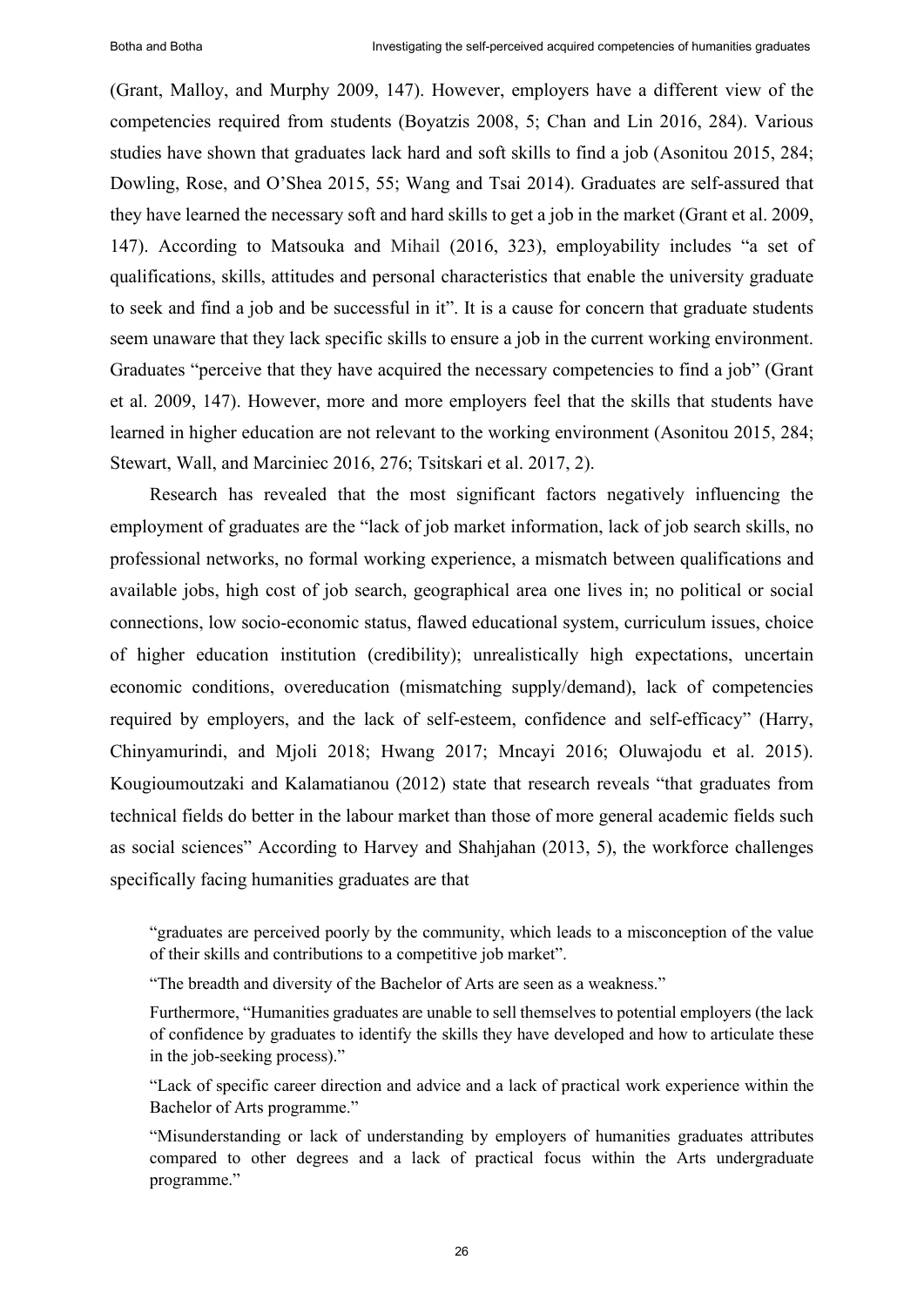According to the 2019 Quarterly Labour Force Survey, the unemployment rate for South African graduates is about 2.1 per cent and reflects unemployment across all ages and not those of recent graduates (Statistics South Africa 2019). Humanities graduates have higher unemployment rates since their acquired competencies are not what seems to be required by prospective employers (Louvel 2007; Mncayi and Dunga 2016, 418).

The primary research question for this study is: What are the self-perceived acquired competencies of humanities graduates? The secondary research questions are: Is there a difference in the mean competency scores between gender, schools and degrees? What is the employment status of graduates? Is there an association between gender, faculty schools, degree and employment status? Is there a correlation between the six competency factors?

Most research examines graduates perceived acquired competencies but does not focus on humanities and social sciences graduates. The primary objective was to measure human, and social sciences graduates' self-perceived competencies acquired to fill this gap. The supporting secondary objective was to measure the employment status of humanities graduates.

# **LITERATURE REVIEW**

Universities are responsible for equipping graduates with generic and professional competencies that employers require. Graduates also have a responsibility to ensure that they acquire the competencies needed by employers. Therefore, the literature review focuses on employability, graduates' perceived competencies acquired from their universities and employers' required competencies.

## **Meaning and theoretical framework of employability**

Many existing theories explain what employability means. For this study, the job-matching theory forms the theoretical foundation. Barnard, Veldhuis, and Van Rooij (2001) elaborate on this theory by pointing out that the most significant goal of education is to make sure students develop appropriate skills so that they can be inspired to perform many tasks in the future work environment. The theory further states that a failure to match the required skills and the skills graduates have will negatively influence their productivity, wages and future job applications. For that reason, the competencies required by employers must be like the competencies graduates acquired at higher education institutions. The challenge is to ensure students know the importance of generic competencies and how a lack of them could affect their job opportunities in a competitive job environment (Maher and Graves 2008). Hillage and Pollard (1998, 2) explained that "employability is about work and the potentiality to get a job and keep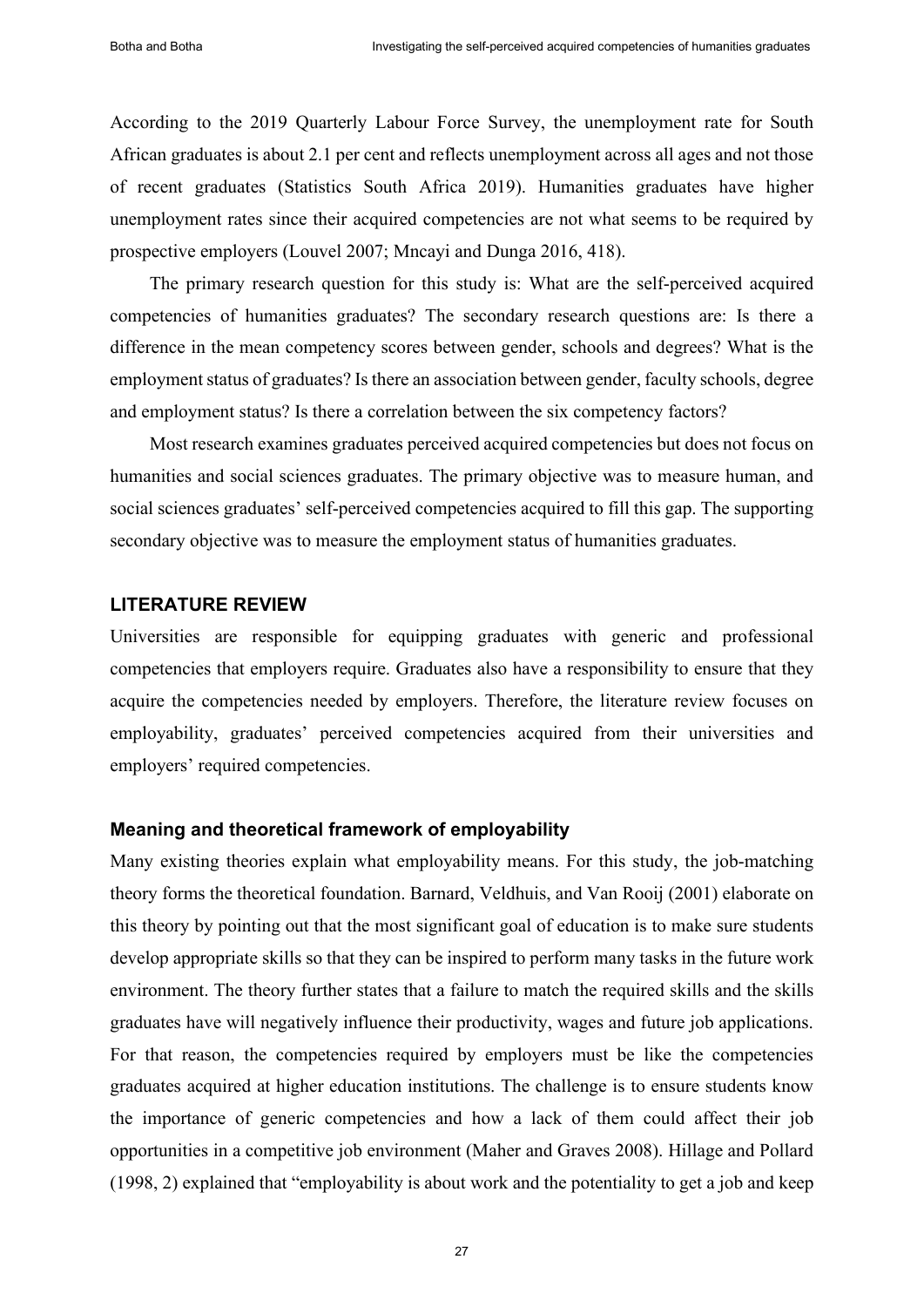it". Fugate and Kinicki (2008) define "employability as a form of particular job adaptability active and proactive in identifying and implementing career opportunities". Knight and Yorke (2004, 23) defined "employability as a set of achievements, understandings and personal attributes that make individuals more likely to gain employment and be successful in their chosen occupation". Employability implies that graduates should be prepared for any job with essential hard and soft skills. "Soft skills indicate all the competencies that are not directly connected to a specific task; they are necessary for any position as they mainly refer to the relationships with other people involved in the organisation, while hard skills indicate the specific capabilities to perform a particular job" (Cimatti 2016, 98). Universities have to take responsibility to equip graduates with competencies relevant to the critical needs of employers, and graduates should acquire these competencies.

There are different conceptual frameworks of employability competencies. The wellknown theory of employability, formally known "as the USEM model" (Knight and Yorke 2004; Yorke and Knight 2006; Yorke 2010), intends to verify different factors that impact employability and how employability impacts the way universities prepare students to enter the job market. The major stakeholders who formed part of their study were the university, employers, and graduates. Their model consisted of "four inter-related dimensions of employability, namely understanding (of disciplinary subject matter and how organisations work), skilful practices (academic, employment, and life in general), efficacy beliefs (reflect the learner's notion of self, their self-belief, and the possibility for self-improvement and development), and metacognition (complements efficacy, embraces self-awareness, how to learn and reflect)". "It encompasses knowledge of strategies for learning, thinking, and problem-solving, and supports and promotes continued learning/lifelong learning)". This model is easy to understand and emphasises the most critical aspects of employability. Graduates should understand and already have mastered all the aspects of the model to be employable. If one aspect of this model is missing, a graduate will lack specific skills to find a job. Cotton (2000) also developed a conceptual framework of employment "skills, focusing on three vital skills categories: basic skills, higher-order thinking skills, and affective skills". Bridgstock (2009) also proposed "a conceptual model of graduates' employability and career management skills attributes". Employability skills comprise "the generic and discipline-specific skills required for performance in a work situation; and career management skills, divided into two categories of competence, namely self-management and career-building". García-Aracil and Van Der Velden (2008) used the CHEERS framework to categorise and measure graduate competencies in Europe. The CHEERS model consists of six factors: "organisational competencies, methodological competencies, participative competencies, specialised

28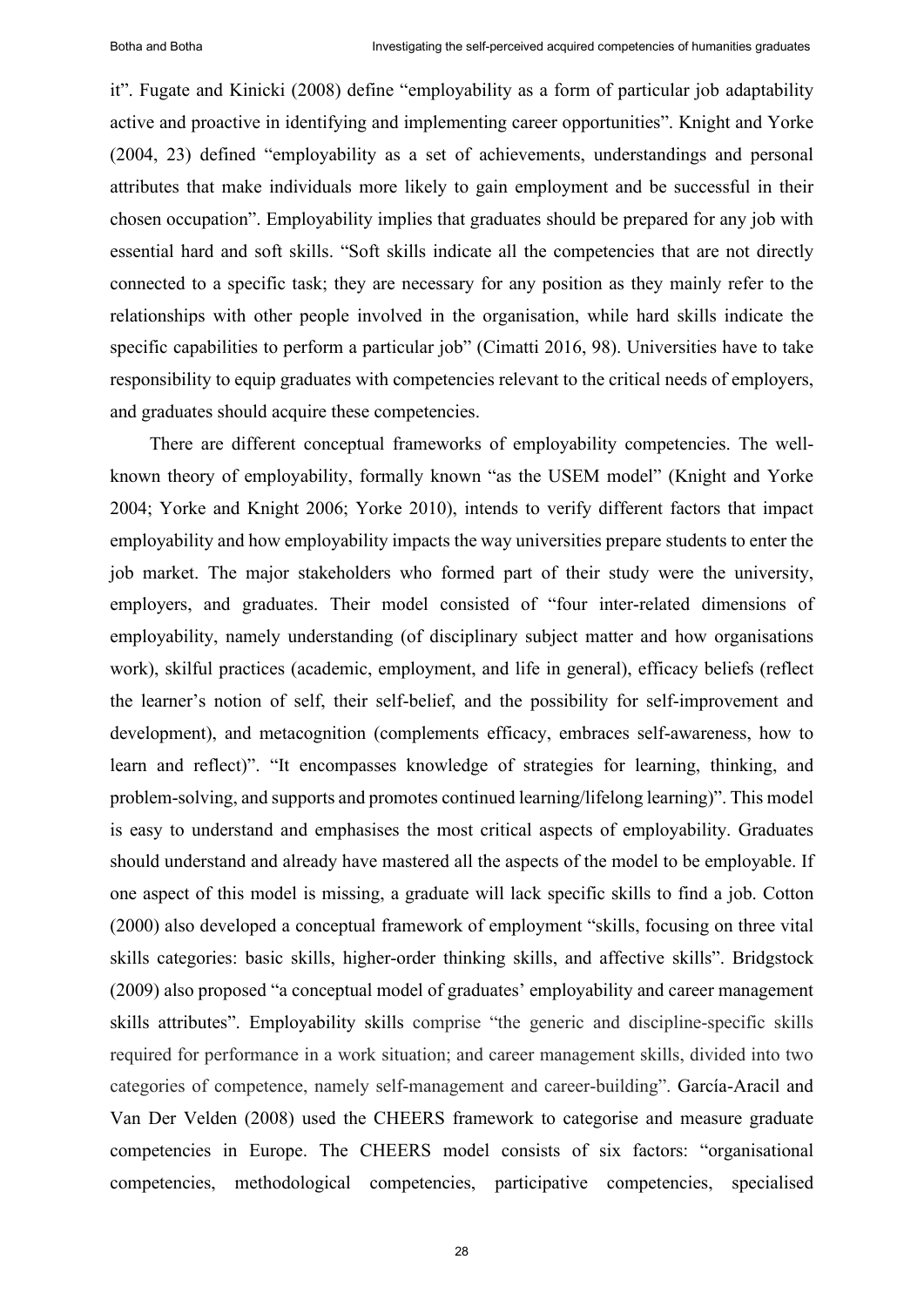competencies, generic competencies, and socio-emotional competencies". These competencies are defined by García-Aracil and Van Der Velden (2008, 226–227) as follows:

"organisational competencies are held by those who can work under pressure, work independently and with attention to detail; methodological competencies are defined as being able to react to problems in a manner that is appropriate, using the procedure expected, and being able to apply experience gained to find sensible solutions to other problems; participative competencies are held by those who can contribute towards constructing the working environment in their workplace and beyond, who can plan, assume tasks, take decisions and are willing to assume responsibility; specialised competencies are held by those who can carry out activities and tasks in their field of work responsibly and competently and possess the required knowledge and skills to do so; generic competencies can be defined as those competencies that can be applied across a broad range of contexts. This indicates that generic competencies imply more-than-just-general-knowledge in the strict sense. It also includes critical thinking and oral and written communication skills, and socioemotional competencies are present in individuals who can work cooperatively with others and show team-oriented behaviour and interpersonal understanding."

This framework and questionnaire were used in this study to measure the humanities graduates' self-perceived acquired competencies. In their study, the highest-rated acquired competencies by graduates include "foreign language proficiency, learning abilities, field-specific theoretical knowledge and a broad general knowledge" (García-Aracil and Van der Velden 2008, 223).

# **Graduates perceived competencies acquired from universities**

The question is, do universities equip students with generic and specific professional competencies? Numerous studies have been done to measure the acquired competencies of graduates from universities (Bezuidenhout 2011; Coetzee 2014; García-Aracil and Van der Velden 2008; Gawrycka, Kujawska, and Tomczak 2020; Pop and Khampirat 2019; Teijeiro, Rungo, and Freire 2013; Teng et al. 2019; Vydrová 2018). Bezuidenhout (2011) developed a graduate employability model and scale that was validated within the South African context. The model consists of three factors, namely "career self-management drive, cultural competence and career resilience". The descriptive statistics showed that "career selfmanagement drive obtained the highest mean (M=5.44, SD=0.68), followed by career resilience  $(M=5.43, SD=0.67)$  and cultural competence  $(M=5.29, SD=0.85)$ " (Bezuidenhout 2011, 165). Concerning gender, "there was a statistically significant difference at the p<0.001 level between the career self-management drive scores for males (M=5.17, SD=0.73) and females (M=5.61, SD=0.59) [F  $(1.253)$  =12.96, p=0.00]". In comparison, there was also "a statistically significant difference at the p<0.05 level between the career self-management drive scores for final-year undergraduates (M=5.51, SD=0.67) obtaining higher mean scores than postgraduates (M=5.13, SD=0.66)" (Bezuidenhout 2011, 167).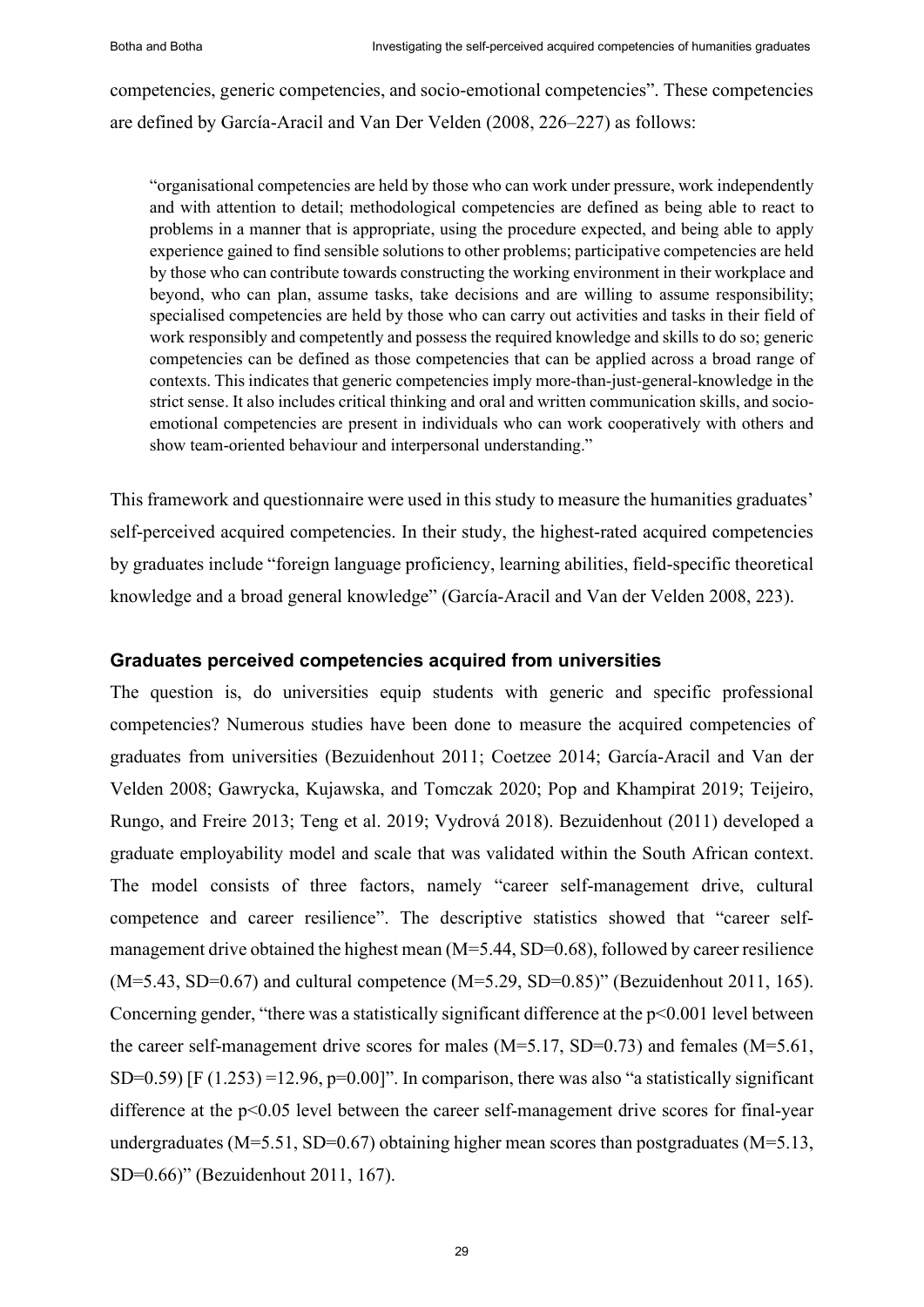Coetzee (2014) developed a "graduate skills and attributes scale consisting of eight factors: interactive skills, problem-solving/decision-making skills, continuous learning orientation, enterprising skills, presenting and applying information skills, ethical and responsible behaviour and analytical thinking skills in the economic and management sciences field". According to Coetzee (2014, 888), "graduateness refers to the quality of personal growth and intellectual development of the graduates produced by a higher education institution, and the relevance of the graduateness skills and attributes they bring to the workplace". The mean scores for the eight factors were "interactive skills  $(M=5.41; SD=0.13)$ ; problemsolving/decision-making skills (M=5.33; SD=0.15); continuous learning orientation (M=5.46; SD=0.07); enterprising skills  $(M=5.21; SD=0.13)$ ; presenting and applying information skills  $(M=5.28; SD= 0.09)$ ; goal-directed behaviour  $(M=5.25; SD=0.36)$ ; ethical and responsible behaviour ( $M = 5.43$ ; SD= 0.13), and analytical thinking skills ( $M = 5.25$ ; SD=0.10)" (Coetzee 2014, 896). Pop and Khampirat (2019) developed a model to "measure the competencies of Namibian graduates consisting of 20 indicators and five factors", namely "management and resilience, professional and communication, teamwork and critical thinking, self-control and achievement motive". Graduates rated themselves high on all indicators, with the highest ratings "in the ability to work independently (M=4.53, SD=0.56) and ability and willingness to learn (M=4.53, SD=0.55), whereas resilience received the lowest rating (M= 4.23; SD=0.65)" (Pop and Khampirat 2019, 134). The results showed "a significant difference between males and females ( $t$  (190) =1.98,  $p < 0.05$ ) that exists only in achievement motive, indicating that female graduates (M=4.52; SD=0.44) had higher achievement motives than male graduates did  $(M = 4.38; SD=0.53)$ ". According to Pop and Khampirat (2019, 137), "there was no significant difference between gender groups (p>0.05) for professional and communication, teamwork and critical thinking, self-control and management and resilience". A study done by Teng et al. (2019) compared Chinese and Malaysian business students' perceptions of their university experience regarding the development of soft skills at their respective universities. The analysis revealed "that the majority of respondents from both the Malaysian and Chinese universities indicated they developed their self-management, communicational, interpersonal, teamworking skills, the ability to work under pressure, imagination/creativity, critical thinking, willingness to learn, attention to detail, taking responsibility, planning and organising skills, insight, maturity, professionalism and emotional intelligence" (Teng et al. 2019, 599). Gawrycka et al. (2020) investigated Polish graduates' views of desirable competencies for the labour market. Their results revealed that "graduates rated their communication and interpersonal competencies highest, with average ratings of 4.08 and 4.07, respectively, followed by analytical competencies at 3.61 and professional competencies at 3.45". At the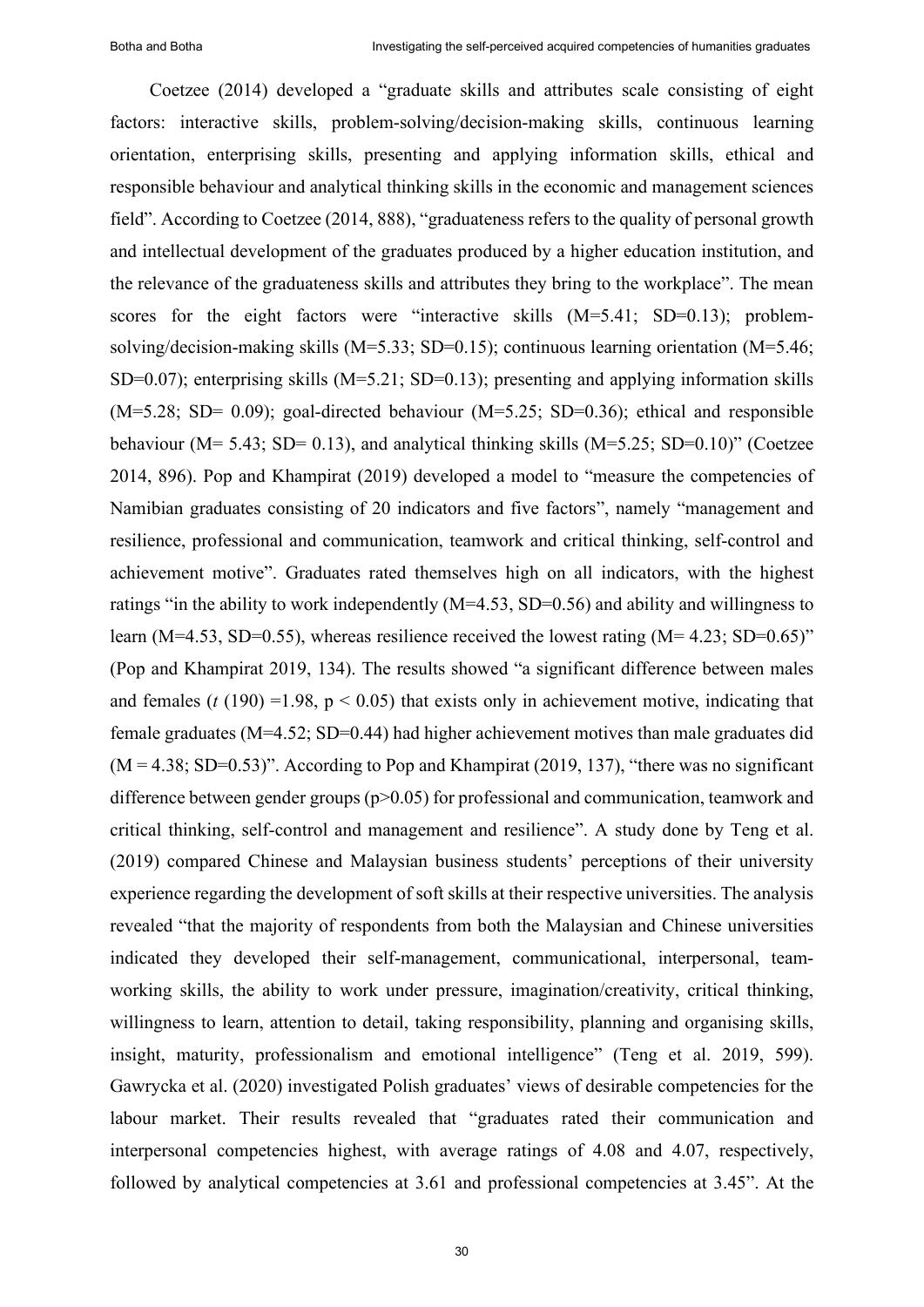same time, they assessed their "IT competencies the lowest, with an average score of 3.01" (Gawrycka et al. 2020, 1104). The employability scale of Teijeiro et al. (2013) consists of 19 competencies divided into three dimensions of competencies, namely "instrumental, interpersonal and systematic". The perceived competencies acquired by graduates that obtained the highest scores were "the ability to learn, ability to work as a team, interpersonal abilities, ability to analyse and synthesise, and the ability to work independently". In contrast, the most critical competencies required by companies were "responsibility at work, motivation for work and problem-solving skills" (Teijeiro et al. 2013, 289–290). There was "a difference between those items most highly valued by graduates and those required by companies or businesses". The total score for the competencies items rated by females was higher than males (Teijeiro et al. 2013, 290).

Universities must support graduates to attain jobs by implementing different strategies to increase graduate employability. According to Kinash et al. (2016) and Botha (2012), university employability strategies include "capstone/final semester projects, which are multifaceted assignments that serve as a culminating academic and intellectual experience for students". "Career advice services such as interviewing skills, preparation of CVs and resumes should be provided, as well as engaging in networking opportunities and self-reflection should be promoted." "Extracurricular activities combine experiential learning and community service; international exchange programmes; mentoring by industry mentors; networking by providing opportunities for interaction between students and employers; part-time employment; and developing graduates portfolios." Also, the engagement of professional associations in the education process; equip students with social media skills, volunteering community engagement opportunities for graduates and provide opportunities for graduates to obtain work experience/internships/placements. To increase specifically the employability of humanities graduates, Botha (2012) recommended that the perception that humanities programmes are socalled "soft options" and that they add limited value to society should be changed using comprehensive marketing and communication strategies. Humanities programmes should be relevant to the needs of society, financially viable and sustainable. Emphasis should be placed on differentiation to ensure the uniqueness of programmes. The feasibility of workplace-based training using work-integrated learning for all programmes should also be a strategic priority. Student numbers should be controlled in line with the scarce skills identified by the government. The professionalisation of humanities programmes will enhance credibility, and stakeholders such as professional bodies and industry members should be part of advisory boards to assist academics with developing tailor-made curriculums for the industry's needs. As discussed in the literature review, curricula should incorporate soft, generic, and discipline-specific skills.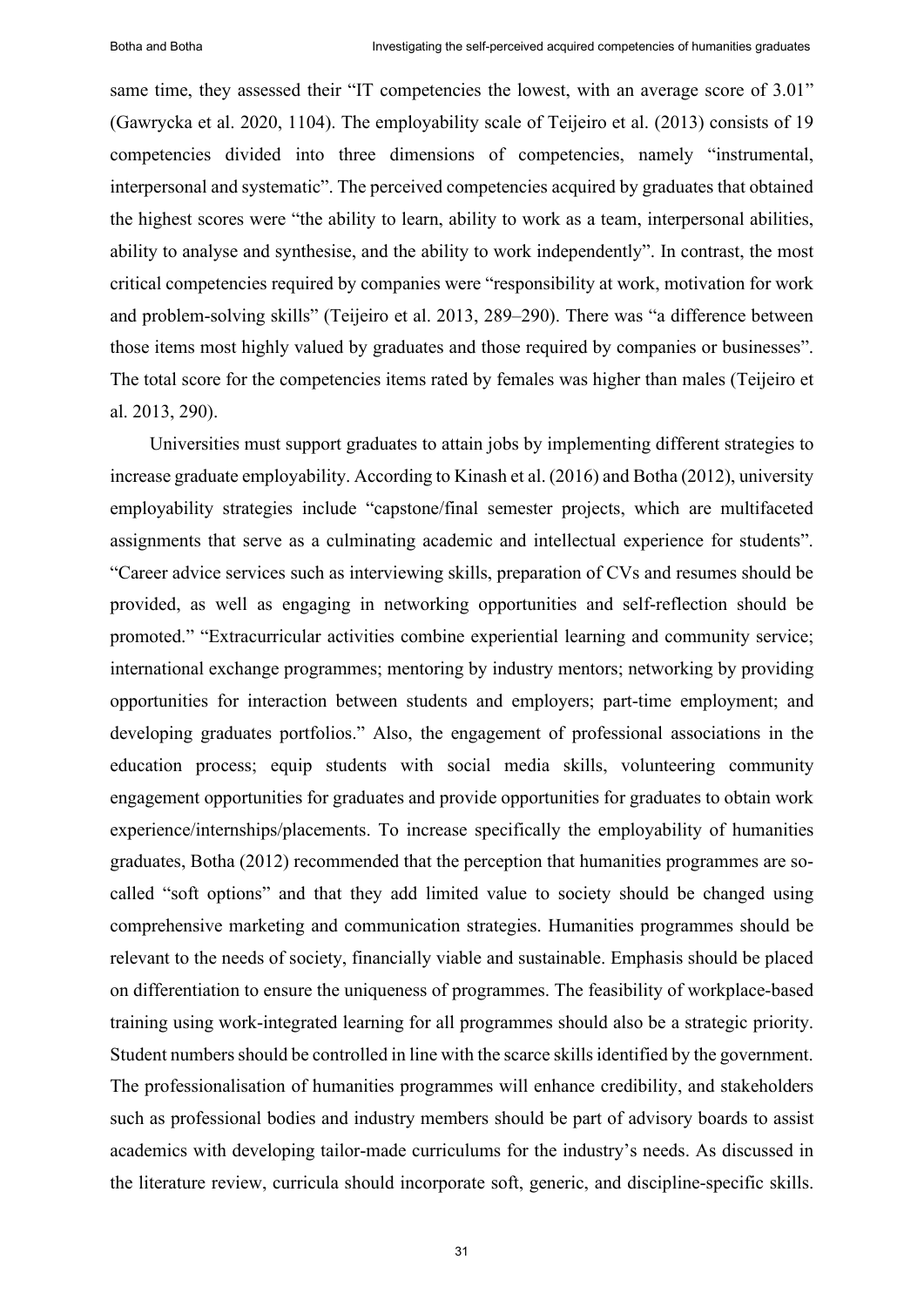Students, academics, and other stakeholders (Department of Higher Education and Training; South African Qualifications Authority, Sector Education and Training Authorities) should continuously evaluate whether the transfer of these skills in the different programmes had indeed taken place. Internal and external programme evaluations involving all relevant stakeholders should be conducted regularly. Proper support and career counselling services should be provided to prepare humanities graduates for the labour market.

Graduates also have a responsibility to engage in practices to make them more employable and overcome the factors that negatively impact their employability. Graduates should utilise the support services provided by universities as discussed under university support strategies and acquired job search skills. According to various authors (McKeowan and Lindorff 2011; Saito and Pham 2019; Jackson 2016; Albert and Davia 2018), job search strategies available for graduates to use include deploying recruitment agencies, using the mass media and internet, taking part in public examinations, sending a CV to employers, start own business, obtain good academic results, choose a credible university, choose the right field of study, and obtain sufficient work experience. Also, set realistic work expectations and develop a strong graduate identity.

#### **Competencies required by employers**

What are the competencies required by employers? Various studies across the world had been done to establish employers' required competencies of graduates (Baird and Parayitma 2019; Chhinzer and Russo 2017; Deaconu et al. 2014; Deepa and Seth 2013; Griffin et al. 2017; Gruzdev et al. 2018; Hart Research Associates 2015; Jones et al. 2017; Lavender 2019; Majid et al. 2019; Mishra 2014; NACE 2016; Patacsil and Tablatin 2017; Sharma 2018; Stewart et al. 2016; Vydrová 2018; Weng 2015; Williams 2015). Research done by Griffin et al. (2017, 305 and 309) revealed that graduates rank the following characteristics most important to employers, namely "strong work ethics, integrity, communication skills, dependability, and commitment/dedication". The top-five qualities employers seek are "content skills, communication skills, computer skills, creative skills, and collaboration skills". These authors also confirmed a difference between what graduates perceived as the required competencies by employers and what employers need. The findings from another study that focussed on employers in the north-eastern part of the United States indicates that the top-six skills required by employers were "interpersonal skills, and to work well with other employees, critical thinking and problem-solving skills, listening skills, oral communication skills, professionalism, and personal motivation" (Baird and Parayitma 2019, 626). The study results by Majid et al. (2019, 21) showed that employers' top three highly sought-after soft skills were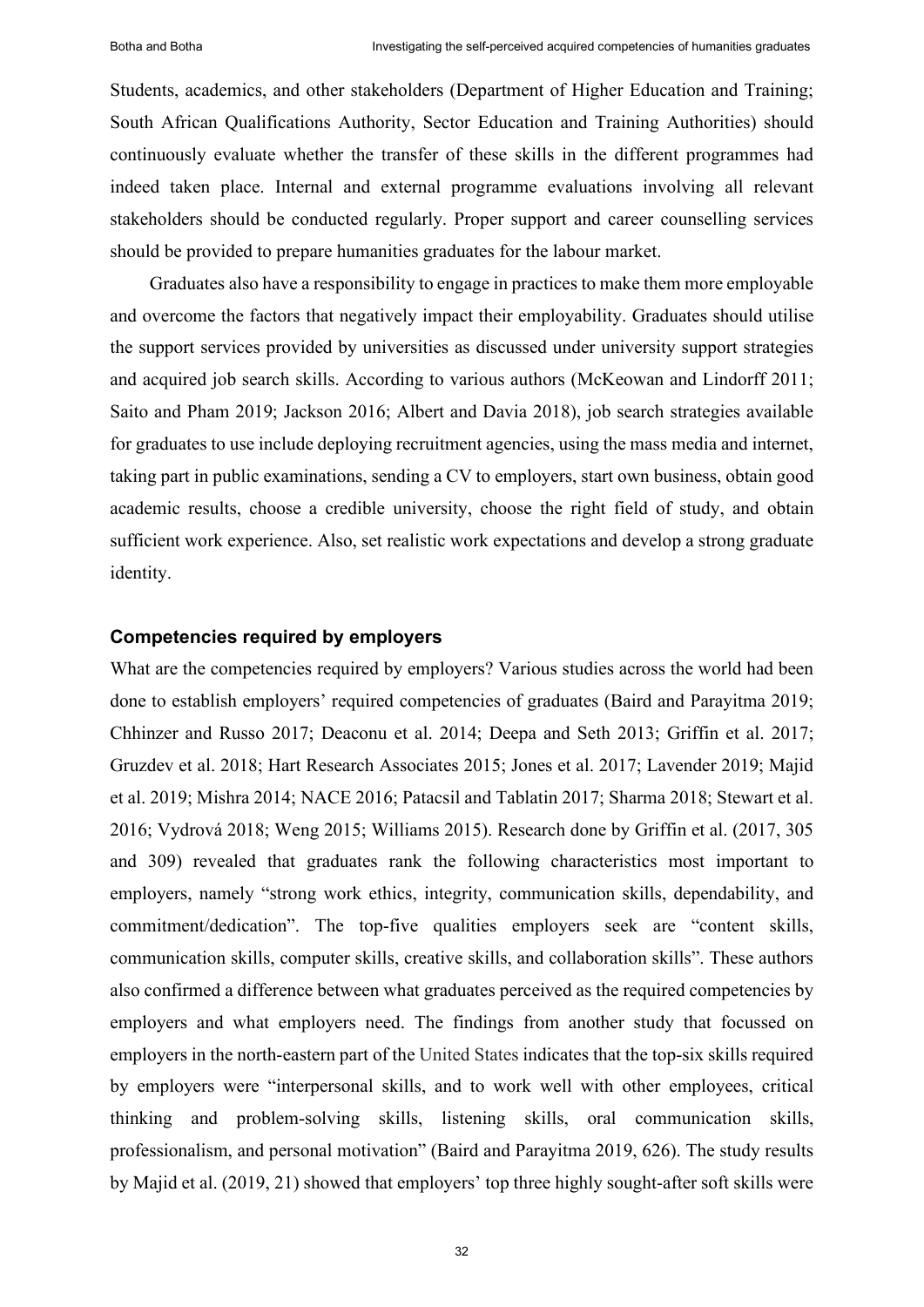"positive attitude, teamwork, and good ethics". Graduates identified eight critical competencies for their educational development and increased their employability, namely "communication skills, knowledge of foreign languages, creativity, responsibility, teamwork, flexibility, punctuality and work under stress" (Vydrová 2018, 250). Weng (2015, 419) suggests that students should acquire eight skills to find a job in the future, namely "computational thinking, new media literacy, the skill of sense-making, the ability to own three bits of intelligence (social intelligence, emotional intelligence and cultural intelligence) the skill of design mindset, novel and adaptive thinking skills, management of cognitive load skill and cross-cultural competence". A study by Deaconu et al. (2014, 864) in Romania revealed that the most critical competencies identified by employers are "accountability in completing tasks, efficient activity planning and organisation, and promptness and efficient time management". Mishra (2014) found that soft skills such as communication skills, problem-solving, attitude, interpersonal skills, and the ability to work in a team are the primary skills organisations look for in their employees. According to Lavender (2019, 48), employers' most commonly sought-after soft skills include "teamwork, communication, work ethic, flexibility/adaptability, and time management". Sharma (2018, 26) emphasised that soft skills are crucial in the workplace, and without soft skills, it is impossible to succeed and grow in your occupation. According to Sharma (2018, 26), hard skills will help graduates get a job but will not take you forward in an organisation. Williams (2015, 4) explained that people with the necessary soft skills have good interpersonal relationships with their colleagues and are positive people who contribute to the working environment. If the above statement is true, it is more important to appoint people with good soft skills to contribute to the business environment's success and help take the business forward. The challenge is to ensure that graduates know the importance of soft skills to find a future job and take responsibility to empower themselves to become employable (Patacsil and Tablatin 2017, 350). Employers require flexible, creative individuals and have excellent interpersonal skills (Stewart et al. 2016, 276). Deepa and Seth (2013, 2) emphasised that if employers must employ someone and there is a choice between two applicants, the person who will be hired is the one with the soft skills.

Chhinzer and Russo (2017) have identified several factors that employers assess when evaluating graduate student employability, namely "professional maturity, soft skills and problem-solving, continuous learning, academic achievement and general mental ability, generic skills, time management, teamwork, attention to detail, professional attitudes and behaviours, subject-specific knowledge, willingness to work, and responsiveness to feedback" (Chhinzer and Russo 2017, 112–116). A study among 51 recruiters of 37 organisations in the United States revealed a preference to graduate competencies and skills such as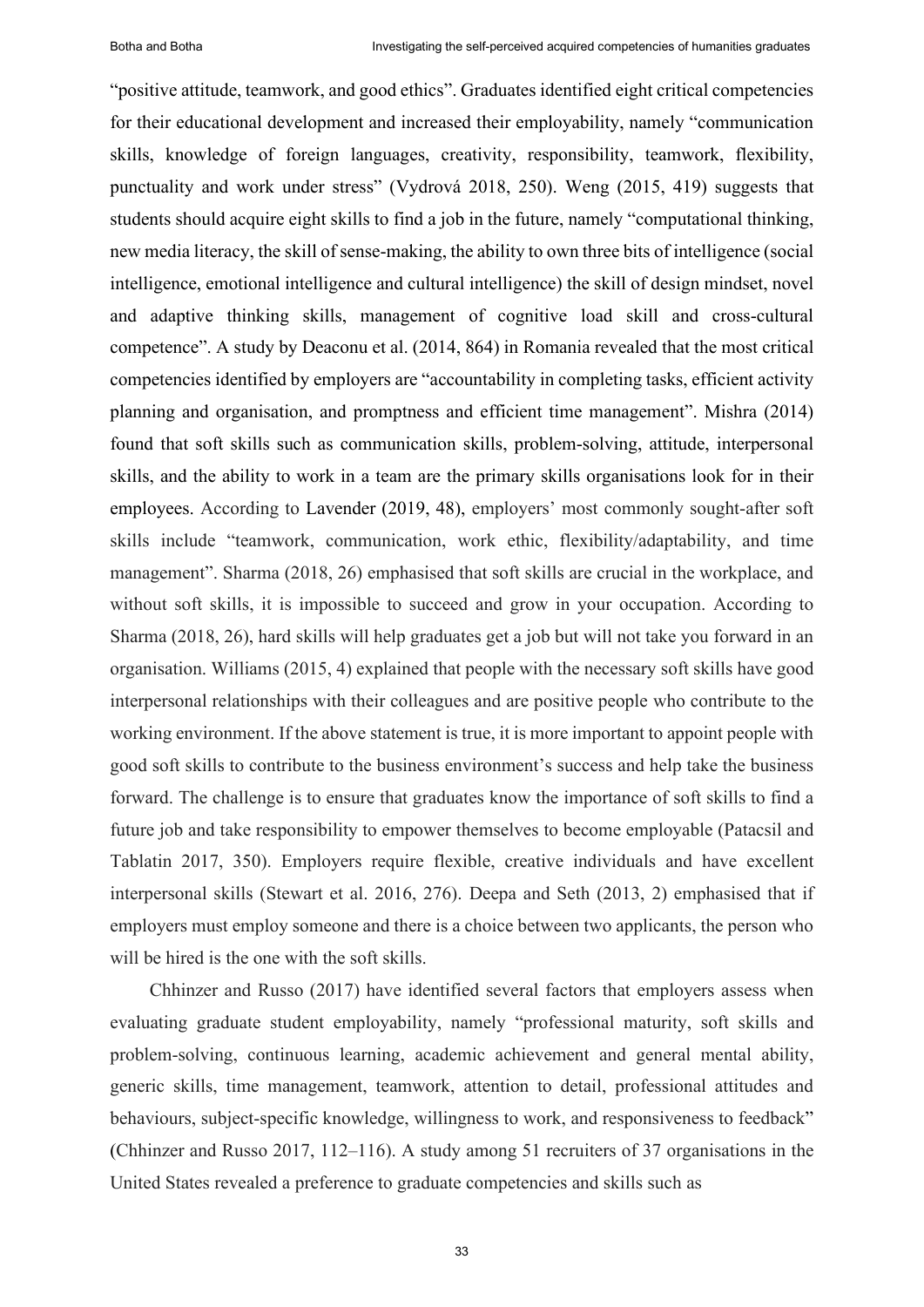"positive attitude, respectful of others, trustworthy, takes the initiative, takes responsibility, team player, good communicator, ambitious, self-confident, critical thinker, appearance, leadership ability, good sense of humour, good writing skills, knowledge of the major field, computer software skills, work experience, math skills, high grades, active in student professional organisations, and knowledge of the global business" (Jones et al. 2017, 424).

The results of a study by the National Association of College and Educators (NACE) showed that the five most critical soft skills that employers require are "leadership (80.1%), teamwork (78.9%), written communication (70.2%), problem-solving (70.2%), and verbal communication (68.9%)" (NACE 2016, 31). In their study, Hart Research Associates (2015, 4) found that employers believe that the top five most essential skills when hiring college graduates are "verbal communication (85%), teamwork (83%), written communication (82%), ethical judgment and decision-making (81%), and critical/analytical thinking/reasoning (81%)". On the other side of the world, Gruzdev et al. (2018, 693) postulated that the most vital soft skills Russian employers value are "the ability to carry out social interaction and realise own role in the team, ability to manage time, build and implement a self-development path based on principles of education throughout life, ability to carry out business communication in oral and written forms, ability to carry out a critical analysis of problem situations based on the systematic approach, to develop an action strategy".

The research approach follows in the next section.

# **RESEARCH APPROACH**

The principal researcher followed a quantitative approach to measure graduates' self-perceived acquired competencies. The cross-sectional research design was used, and a self-administered questionnaire was used to collect the data.

### **Population and sample**

The population was all graduates at two graduation ceremonies of a Faculty of Human and Social Sciences at a South African university. The convenience sampling method was used. A total of 331 questionnaires were distributed to graduates during the two graduation ceremonies. Of these, 301 questionnaires were returned, of which 275 were completed and usable.

# **Measuring instrument**

The self-administered questionnaire consisted of two sections. Section A contained demographic information such as gender, degree obtained, programme, school, employment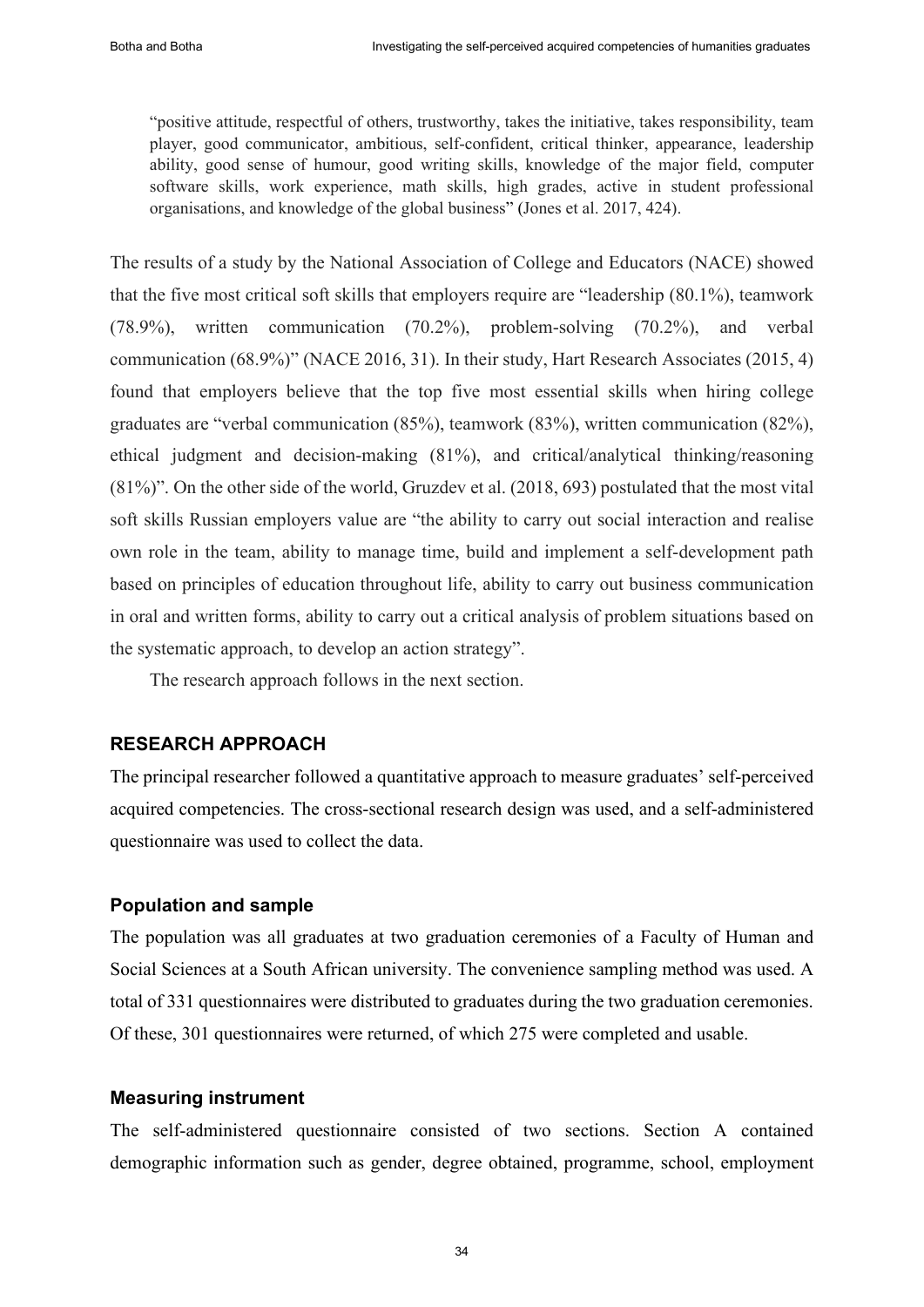status, type of employment and age. Section B consisted of the competencies acquired. The CHEERS (Career after Higher Education – A European Research Survey) questionnaire was used for this study. The questionnaire consists of 32 items and six factors.

- Organisational competencies 5 items
- Methodological competencies  $-7$  items
- Participative competencies 6 items
- Specialised competencies  $-2$  items
- Generic competencies  $-5$  items
- Socio-emotional competencies  $-7$  items

Graduates were asked to indicate on a five-point Likert scale ranging from 1 (strongly disagree) to 5 (strongly agree) their perceived acquired competencies at the time of graduation.

# **Reliability of the measuring instrument**

García-Arcial and Van der Velden (2008) validated the CHEERS measuring instrument used. Their study found a Cronbach's alpha for organisational competencies 0.72; for specialised competencies 0.75; for methodological competencies 0.72; for generic competencies 0.72; for participative competencies 0.77; and for socio-emotional competencies 0.77.

# **Statistical methods**

Descriptive statistics were used to analyse the graduates' demographic variables, self-perceived acquired competencies and employment status. Cronbach's alphas were also done to measure the internal consistency and reliability of the measuring instrument for this specific study. Independent-samples t-tests were conducted to compare the mean scores of the self-perceived competencies between males and females, schools and degrees, while Cohen's d-value was used to determine the effect sizes. Due to the small representation of master's and PhD degrees, they were combined with honours degrees and categorised as postgraduate degrees. The following guideline values for the interpretation of Cohen's d (1988) were used, namely "0.2 small effect or no practically significant difference; 0.5 medium effect or practically visible difference; and 0.8 large effect or practically significant difference". Chi-square tests were performed to establish the association between gender, school, degree and employment status. Phi was used as effect size, and interpretations were based on the guidelines of Cohen (1988): "0.1 small effect or no practically significant association; 0.3 medium effect or practically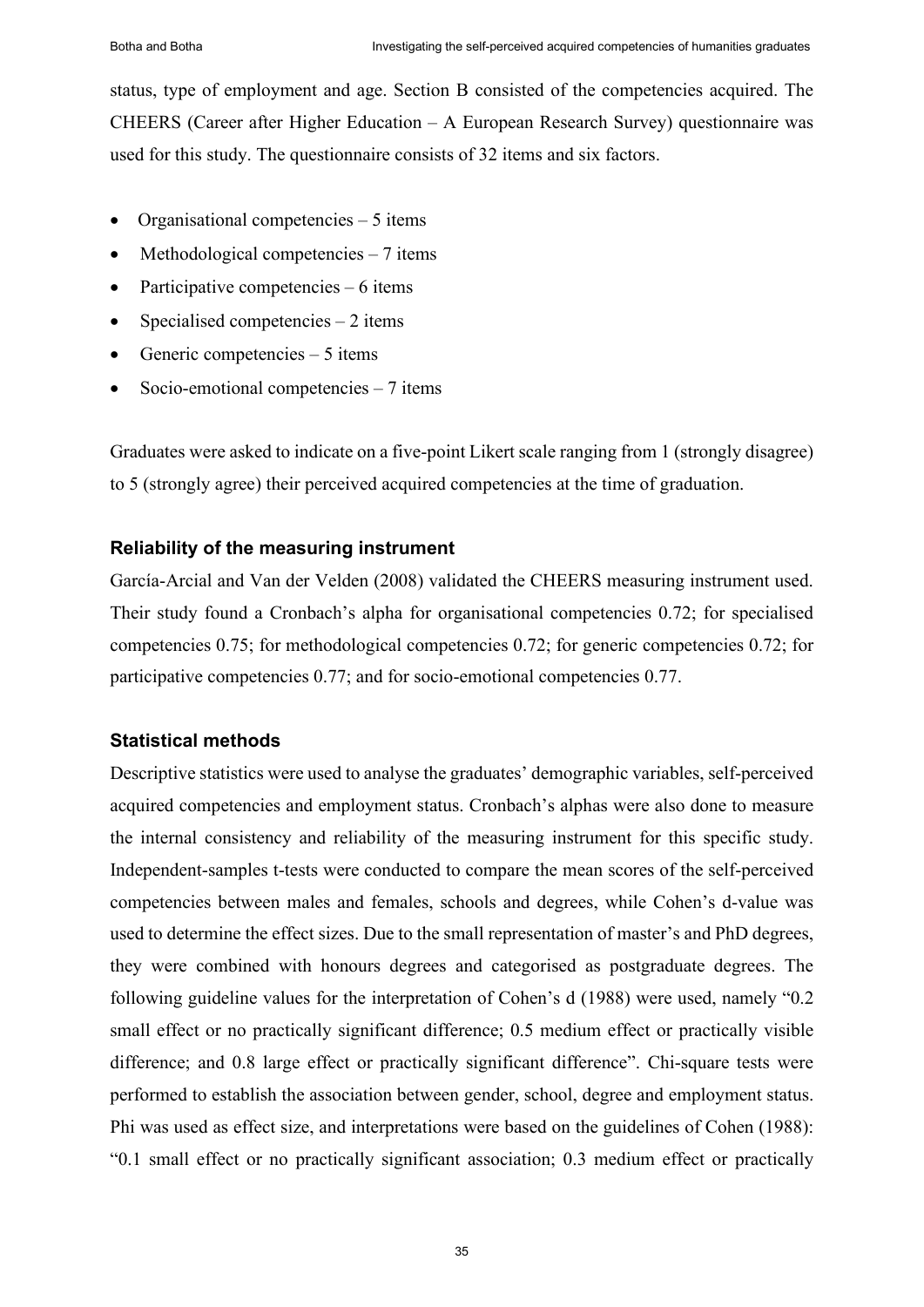visible association and 0.5 large effect or practically significant association". Finally, Spearman rank-order correlation was done to measure the correlations between the six factors of the competencies scale. Cohen's (1988, 79–81) guidelines for the interpretation of the Spearman rank-order correlation coefficient, "namely small effect or no practically significant correlation  $(r = .10 \text{ to } .29)$ ; medium effect or practically visible correlation  $(r = .30 \text{ to } .49)$ ; and large effect or practically significant correlation (r=.50 to 1.0) was used to interpret the results". P-values are reported for completeness' sake but will not be interpreted since a non-random sample was used. The results of the study follow in the next section.

#### **RESULTS**

The respondent's demographic profile showed that most respondents were female, with 68 per cent, while males were 32 per cent. Of the 275 respondents, 64.7 per cent obtained their undergraduate degrees, followed by honours degrees with 32.7 per cent and master's degrees with only 2.5 per cent. The degrees awarded in the various disciplines or programmes were Communication (13.1%); English (1.1%); Setswana (1.1%); Tourism (4.7%); Theology (2.2%); International Relations (5.1%); Political Science (5.1%); Sport Science (4.0%); Indigenous Knowledge Systems (2.25); Land Reform and Rural Development (2.9%); Development Studies (5.8%); Population and Demography (1.8%); Population and Development Studies (5.5%); Population Studies and Sociology (1.1%); Psychology (12%); Social Work (26.9%) and Sociology (5.5%). The majority of graduates (69.1%) were from the School of Social Sciences, while 30.9% were from the School of Human Sciences. The youngest person among the respondents is 20 years old, and the oldest person is 63 years old, with the average being  $26.28$  (SD = 6,94).

The six individual competencies that scored the highest means were tolerance, appreciation of different point of view (M=4.41; SD=0.77); written communication skills  $(M=4.40; SD=0.71)$ ; critical thinking  $(M=4.39; SD=0.77)$ ; English language proficiency  $(M=4.37; SD=0.83)$ ; working in a team  $(M=4.36; SD=0.86)$  and taking responsibility for decisions  $(M= 4.36; SD=0.87)$ . The items with the lowest mean scores were analytical competencies  $(M=4.06; SD=0.754)$ ; field-specific knowledge and methods  $(M=4.08,$ SD=0.842); leadership (M=4.12; SD=0.989); field-specific theoretical knowledge (M=4.15; SD=0.819); and documenting ideas and information (M=4.16; SD=0.773) (see Table 1).

**Table 1:** Descriptive statistics of the items in the competencies scale

| <b>Scale</b><br>items | M    | SD   | Strongly<br>disagree | <b>Disagree</b> | <b>Undecided</b> | Agree | <b>Strongly</b><br>agree |  |
|-----------------------|------|------|----------------------|-----------------|------------------|-------|--------------------------|--|
| C1                    | 4.17 | .017 | 4.00                 | 4.36            | 7.27             | 38.91 | 45.45                    |  |
| C2                    | 4.21 | 711  | 1.09                 | .45             | 5.82             | 58.18 | 33.45                    |  |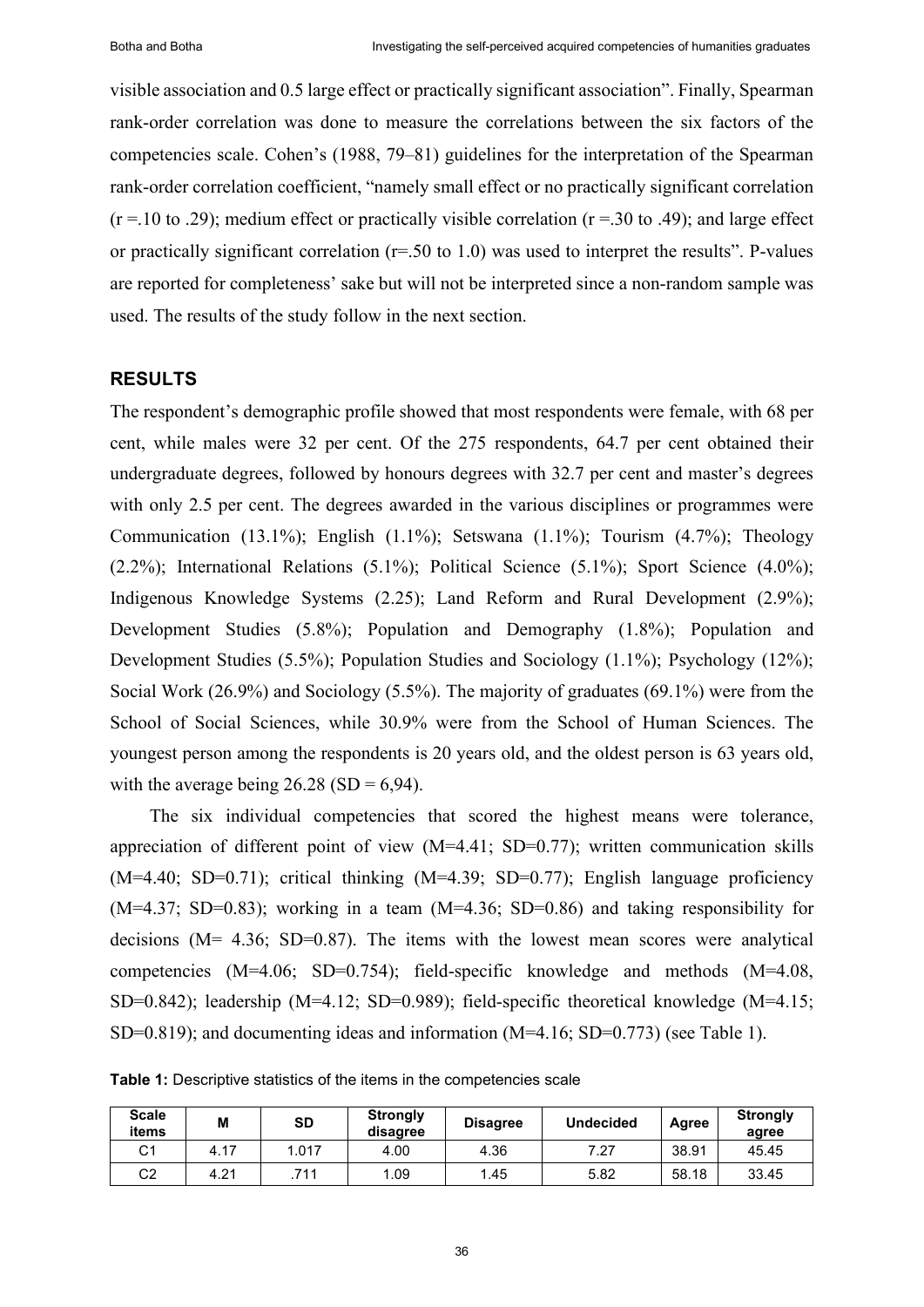| <b>Scale</b><br>items | M    | <b>SD</b> | <b>Strongly</b><br>disagree | <b>Disagree</b> | <b>Undecided</b> | Agree | <b>Strongly</b><br>agree |
|-----------------------|------|-----------|-----------------------------|-----------------|------------------|-------|--------------------------|
| C <sub>3</sub>        | 4.22 | .849      | 1.82                        | 2.55            | 8.73             | 45.45 | 41.45                    |
| C <sub>4</sub>        | 4.35 | .856      | 1.82                        | 2.91            | 5.45             | 37.82 | 52.00                    |
| C <sub>5</sub>        | 4.25 | .813      | 1.45                        | 2.18            | 8.36             | 46.18 | 41.82                    |
| C <sub>6</sub>        | 4.37 | .775      | 1.1                         | 1.8             | 6.2              | 40.4  | 50.5                     |
| C7                    | 4.27 | .876      | 2.18                        | 2.55            | 7.64             | 41.45 | 46.18                    |
| C <sub>8</sub>        | 4.17 | .873      | 2.90                        | 1.50            | 5.80             | 49.80 | 40.00                    |
| C <sub>9</sub>        | 4.16 | .773      | 1.45                        | 1.82            | 8.73             | 54.91 | 33.09                    |
| C10                   | 4.23 | .854      | 2.90                        | 1.50            | 5.80             | 49.80 | 40.00                    |
| C11                   | 4.06 | .754      | 1.82                        | 1.45            | 10.18            | 61.82 | 24.73                    |
| C12                   | 4.33 | .748      | 1.09                        | 1.45            | 5.82             | 46.18 | 45.45                    |
| C <sub>13</sub>       | 4.25 | .836      | 2.18                        | 1.45            | 8.00             | 45.82 | 42.55                    |
| C14                   | 4.29 | .776      | 1.45                        | 1.09            | 7.64             | 46.18 | 43.64                    |
| C <sub>15</sub>       | 4.21 | .850      | 1.82                        | 2.91            | 8.00             | 46.91 | 40.36                    |
| C <sub>16</sub>       | 4.28 | .759      | 1.09                        | 1.45            | 7.64             | 47.64 | 42.18                    |
| C <sub>17</sub>       | 4.12 | .989      | 3.27                        | 3.27            | 13.82            | 37.09 | 42.55                    |
| C18                   | 4.36 | .857      | 2.55                        | 0.73            | 7.64             | 36.73 | 52.36                    |
| C <sub>19</sub>       | 4.15 | .819      | 1.09                        | 3.64            | 9.45             | 50.55 | 35.27                    |
| C <sub>20</sub>       | 4.08 | .842      | 1.45                        | 4.00            | 10.91            | 52.36 | 31.27                    |
| C <sub>21</sub>       | 4.28 | .801      | 1.82                        | 1.45            | 6.55             | 46.91 | 43.27                    |
| C <sub>22</sub>       | 4.27 | .739      | 1.09                        | 1.82            | 5.45             | 52.73 | 38.91                    |
| C <sub>23</sub>       | 4.39 | .827      | 2.91                        | 0.36            | 3.64             | 40.73 | 52.36                    |
| C <sub>24</sub>       | 4.33 | .809      | 1.82                        | 1.82            | 5.09             | 43.64 | 47.64                    |
| C <sub>25</sub>       | 4.40 | .734      | 1.09                        | 1.09            | 5.09             | 42.55 | 50.18                    |
| C <sub>26</sub>       | 4.33 | .767      | 1.09                        | 2.18            | 5.09             | 45.45 | 46.18                    |
| C27                   | 4.36 | .795      | 1.45                        | 1.45            | 6.91             | 40.36 | 49.82                    |
| C <sub>28</sub>       | 4.26 | .789      | 1.09                        | 2.55            | 7.27             | 47.64 | 41.45                    |
| C <sub>29</sub>       | 4.32 | .759      | 0.73                        | 2.55            | 5.82             | 45.82 | 45.09                    |
| C30                   | 4.20 | .873      | 1.45                        | 3.64            | 10.18            | 42.55 | 42.18                    |
| C31                   | 4.35 | .829      | 1.45                        | 2.18            | 7.64             | 37.82 | 50.91                    |
| C32                   | 4.41 | .751      | 1.09                        | 1.09            | 6.18             | 39.27 | 52.36                    |

A staggering 78.9 per cent of respondents have indicated that they were unemployed, while 9.8 per cent were employed, but not in the discipline and field in which they were trained. Only 11.3 per cent were employed in the discipline or field in which they were trained. The survey was conducted at two graduation ceremonies, one in May and the other in October, at a South African University's Faculty of Human and Social Sciences. The students who graduated in May completed their studies the previous year in November, and those who graduated in October completed their studies at the end of June. Therefore, the high unemployment rate can be ascribed to the fact that graduates had just completed their studies and may not have applied for jobs or decided to join the labour market. The type of employment they indicated was a part-time contract (6.9%); temporary (19.0%); fixed-term contract (13.8%); internship (25.9%); permanent (29.3%); and other (5.2%).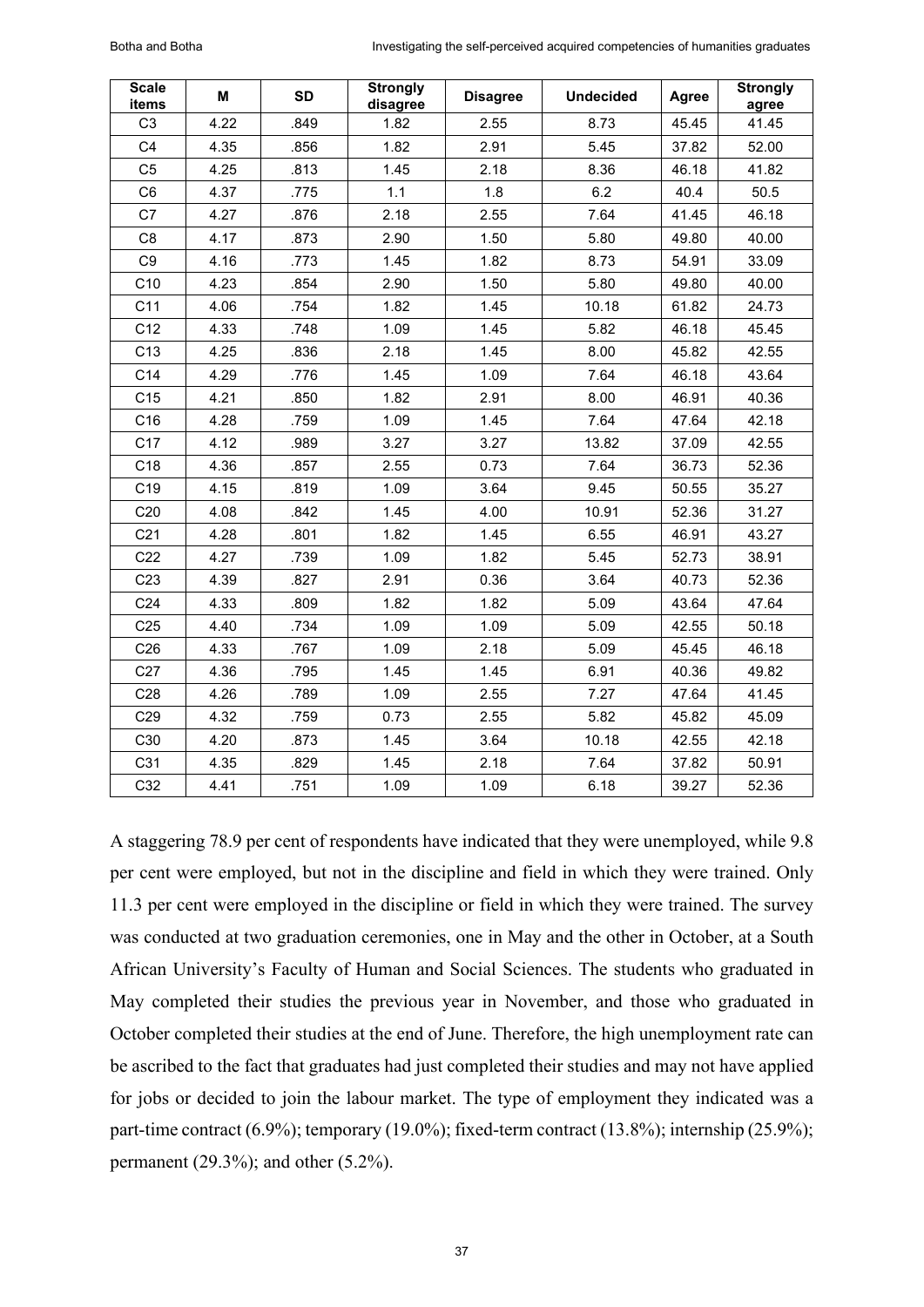The Cronbach's alpha for organisational competencies was 0.82, methodological competencies 0.89, participative competencies 0.90, specialised competencies 0.85, generic competencies 0.90, and socio-emotional competencies 0.90. Therefore, all of these factors are deemed to be reliable as they adhere to the guideline value of 0.7, as suggested by Field (2018). The mean scores were all above 4, indicating that the respondents on average agreed with the statements: organisational competencies (M=4.24; SD=0.65); methodological competencies  $(M=4.23; SD=.63)$ ; participative competencies  $(M=4.26; SD=.68)$ ; specialised competencies  $(M=4.12; SD=.78)$ ; generic competencies  $(M= 4.33; SD=.66)$ ; and socio-emotional competencies (M=4.32; SD=.63). The Cronbach's alphas and mean scores for the six different factors are depicted in Table 2.

| <b>Factors</b>               | Cronbach's<br>alpha | Number of<br>items | M    | <b>SD</b> |
|------------------------------|---------------------|--------------------|------|-----------|
| Organisational competencies  | 0.82                | 5                  | 4.24 | 0.65      |
| Methodological competencies  | 0.89                |                    | 4.23 | 0.63      |
| Participative competencies   | 0.90                | 6                  | 4.26 | 0.68      |
| Specialised competencies     | 0.85                |                    | 4.12 | 0.78      |
| Generic competencies         | 0.90                |                    | 4.33 | 0.66      |
| Socio-emotional competencies | 0.90                |                    | 4.32 | 0.63      |

**Table 2:** Cronbach's alphas and mean scores for the competency factors

Independent samples t-tests were conducted to establish differences in the self-perceived mean scores of acquired competencies between gender, schools and degrees. The independent samples t-test in Table 3 showed that the differences between males and females are practically non-significant.

**Table 3:** Results of Cohen's d effect sizes and descriptive statistics of the mean scores between males and females

| <b>Factors</b>  |        | N   | M    | <b>SD</b> | <b>P-values</b> | <b>Effect size</b> |
|-----------------|--------|-----|------|-----------|-----------------|--------------------|
| Organisational  | Male   | 88  | 4.10 | 0.70      | 0.020           | 0.29               |
|                 | Female | 187 | 4.31 | 0.62      |                 |                    |
| Methodological  | Male   | 88  | 4.11 | 0.67      | 0.045           | 0.25               |
|                 | Female | 187 | 4.28 | 0.60      |                 |                    |
| Participative   | Male   | 88  | 4.14 | 0.77      | 0.066           | 0.23               |
|                 | Female | 187 | 4.31 | 0.63      |                 |                    |
| Specialised     | Male   | 88  | 3.99 | 0.81      | 0.069           | 0.23               |
|                 | Female | 187 | 4.18 | 0.75      |                 |                    |
| Generic         | Male   | 88  | 4.28 | 0.65      | 0.361           | 0.12               |
|                 | Female | 187 | 4.36 | 0.66      |                 |                    |
| Socio-emotional | Male   | 88  | 4.22 | 0.59      | 0.063           | 0.23               |
|                 | Female | 187 | 4.37 | 0.65      |                 |                    |

The independent samples t-test in Table 4 showed that the differences between the two schools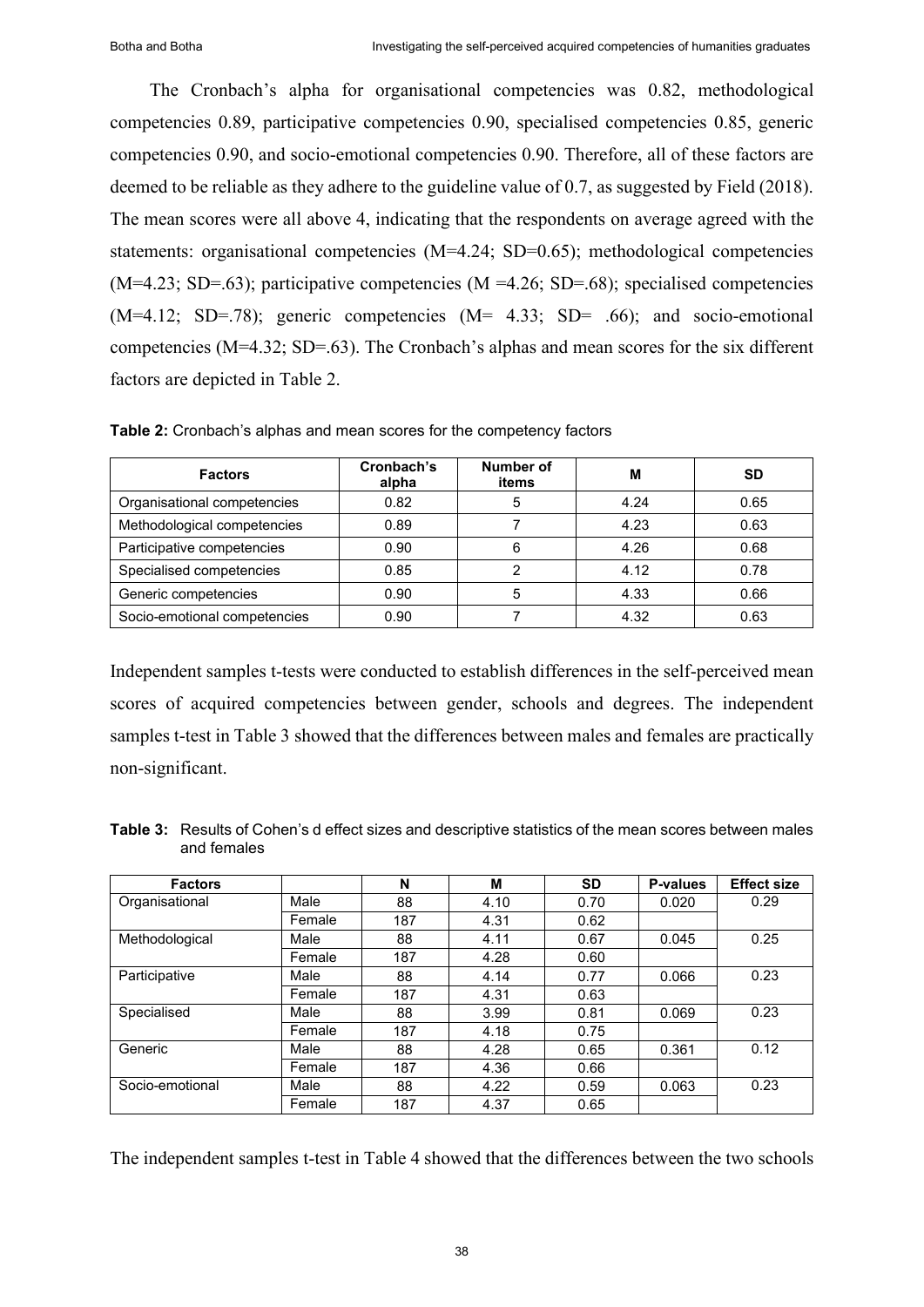are practically non-significant.

| <b>Factors</b>  |                 | N   | м    | SD   | P-values | <b>Effect size</b> |
|-----------------|-----------------|-----|------|------|----------|--------------------|
| Organisational  | Human Sciences  | 85  | 4.16 | 0.66 | 0.154    | 0.19               |
|                 | Social Sciences | 190 | 4.28 | 0.65 |          |                    |
| Methodological  | Human Sciences  | 85  | 4.09 | 0.64 | 0.019    | 0.31               |
|                 | Social Sciences | 190 | 4.29 | 0.61 |          |                    |
| Participative   | Human Sciences  | 85  | 4.19 | 0.69 | 0.293    | 0.14               |
|                 | Social Sciences | 190 | 4.28 | 0.68 |          |                    |
| Specialised     | Human Sciences  | 85  | 3.98 | 0.80 | 0.060    | 0.24               |
|                 | Social Sciences | 190 | 4.18 | 0.76 |          |                    |
| Generic         | Human Sciences  | 85  | 4.31 | 0.59 | 0.699    | 0.05               |
|                 | Social Sciences | 190 | 4.34 | 0.69 |          |                    |
| Socio-emotional | Human Sciences  | 85  | 4.23 | 0.57 | 0.094    | 0.20               |
|                 | Social Sciences | 190 | 4.36 | 0.66 |          |                    |

**Table 4:** Results of Cohen's d effect sizes and descriptive statistics of the mean scores between schools

The results of the independent samples t-test in Table 5 showed that the differences between the undergraduates and postgraduates are practically non-significant.

|  |  |                                        |  |  | <b>Table 5:</b> Results of Cohen's d effect sizes and descriptive statistics of the mean scores between |  |  |  |
|--|--|----------------------------------------|--|--|---------------------------------------------------------------------------------------------------------|--|--|--|
|  |  | undergraduate and postgraduate degrees |  |  |                                                                                                         |  |  |  |
|  |  |                                        |  |  |                                                                                                         |  |  |  |

| <b>Factors</b>  | <b>Groups</b> | N   | М    | <b>SD</b> | P-values | <b>Effect</b><br>size |
|-----------------|---------------|-----|------|-----------|----------|-----------------------|
| Organisational  | Undergraduate | 178 | 4.26 | 0.61      | 0.477    | 0.09                  |
|                 | Postgraduate  | 97  | 4.20 | 0.73      |          |                       |
| Methodological  | Undergraduate | 178 | 4.25 | 0.57      | 0.451    | 0.09                  |
|                 | Postgraduate  | 97  | 4.19 | 0.72      |          |                       |
| Participative   | Undergraduate | 178 | 4.29 | 0.63      | 0.305    | 0.12                  |
|                 | Postgraduate  | 97  | 4.19 | 0.78      |          |                       |
| Specialised     | Undergraduate | 178 | 4.11 | 0.77      | 0.844    | 0.02                  |
|                 | Postgraduate  | 97  | 4.13 | 0.78      |          |                       |
| Generic         | Undergraduate | 178 | 4.38 | 0.56      | 0.209    | 0.14                  |
|                 | Postgraduate  | 97  | 4.26 | 0.80      |          |                       |
| Socio-emotional | Undergraduate | 178 | 4.35 | 0.55      | 0.256    | 0.13                  |
|                 | Postgraduate  | 97  | 4.25 | 0.76      |          |                       |

Pearson's chi-square tests were done to establish whether there is an association between gender, school, degree and employment status. Respondents had to indicate whether they were unemployed, employed but not in the discipline or field of study, or employed in the discipline and field of study. The reported phi values for gender, school, degree (0.054, 0.126 and 0.197), and employment status showed small effects indicating no practically significant associations (see Table 6). Therefore, gender, school and degree do not play a role in employment status.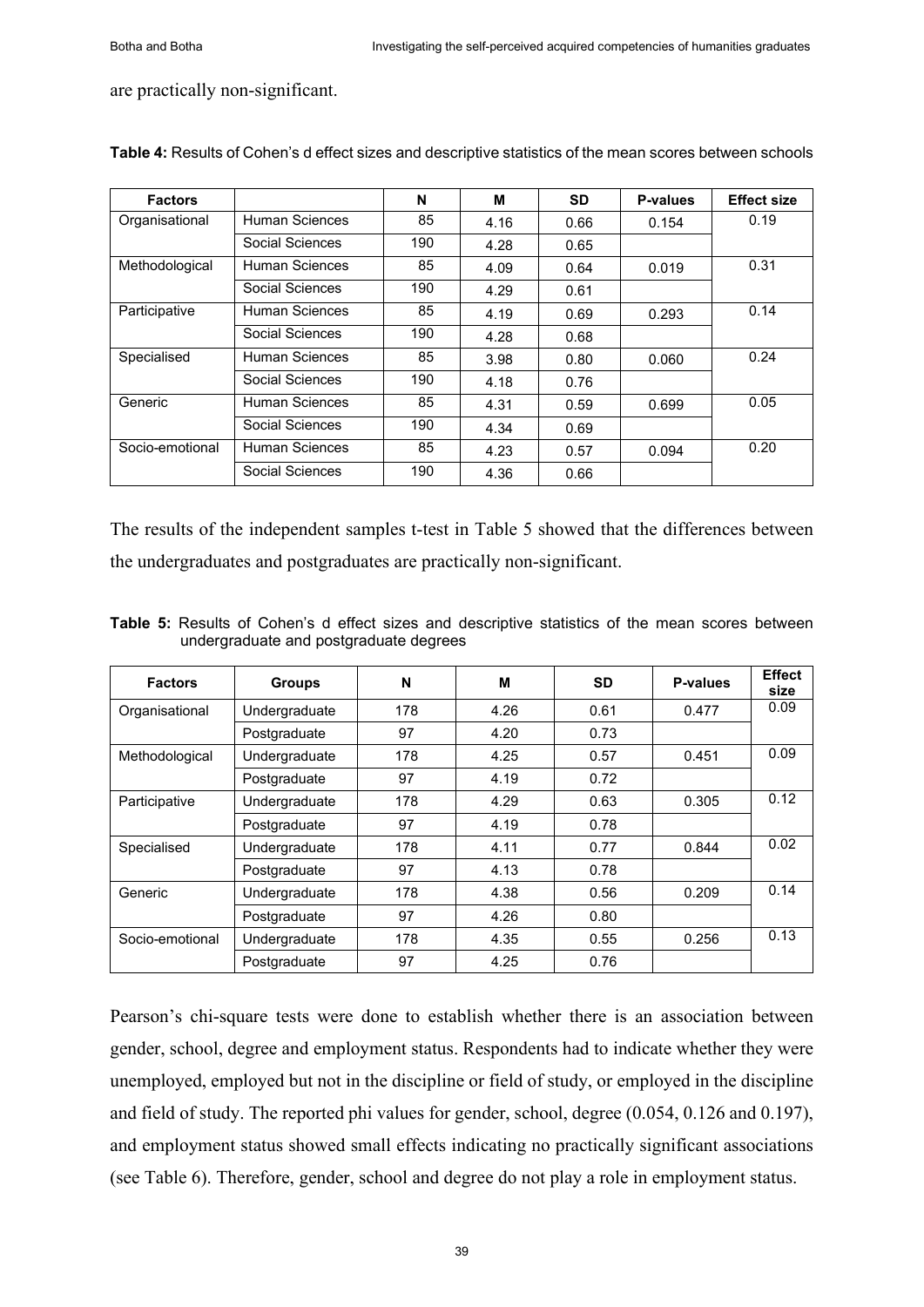| Category                  | Phi values    | <b>Unemployed</b> | Employed, but not<br>in the discipline<br>and field of study | <b>Employed in the</b><br>discipline and<br>field of study |
|---------------------------|---------------|-------------------|--------------------------------------------------------------|------------------------------------------------------------|
| Gender                    | $Phi = 0.054$ |                   |                                                              |                                                            |
| Male                      |               | 67 (76.1%)        | $9(10.2\%)$                                                  | 12 (13.6%)                                                 |
| Female                    |               | 150 (80.2%)       | 12 (13.6%)                                                   | 19 (10.2%                                                  |
| School                    | $Phi = 0.126$ |                   |                                                              |                                                            |
| School of Human Sciences  |               | 64 (75.3%)        | 13 (15.3%)                                                   | $8(9.4\%)$                                                 |
| School of Social Sciences |               | 153 (80.5%)       | 14 (7.4%)                                                    | 23 (12.1%)                                                 |
| Degree                    | $Phi = 0.197$ |                   |                                                              |                                                            |
| Undergraduate             |               | 149 (83.7%)       | $10(5.6\%)$                                                  | 19 (10.7%)                                                 |
| Postgraduate              |               | 68 (70.1%)        | 17 (17.5%)                                                   | 12 (12.4%)                                                 |

#### **Table 6:** Results of the Chi-square test and frequencies of graduates' employment status

Spearman rank-order correlation analysis was performed to determine the correlations between the six factors (see Table 7). The Spearman correlation coefficients (*r*) ranged from 0.387 to 0.737, indicating practically visible to significant correlations.

| <b>Factors</b>  |                         | 1        | $\mathbf{2}$         | 3        | 4        | 5         | 6     |
|-----------------|-------------------------|----------|----------------------|----------|----------|-----------|-------|
| Organisational  | Correlation coefficient | 1.000    |                      |          |          |           |       |
|                 | Sig. (2-tailed)         |          |                      |          |          |           |       |
| Methodological  | Correlation coefficient | $.611**$ | 1.000                |          |          |           |       |
|                 | Sig. (2-tailed)         | 0.000    |                      |          |          |           |       |
| Participative   | Correlation coefficient | $.550**$ | $.724**$             | 1.000    |          |           |       |
|                 | Sig. (2-tailed)         | 0.000    | 0.000                |          |          |           |       |
| Specialised     | Correlation coefficient | $.387**$ | $.577$ <sup>**</sup> | $.569**$ | 1.000    |           |       |
|                 | Sig. (2-tailed)         | 0.000    | 0.000                | 0.000    |          |           |       |
| Generic         | Correlation coefficient | $.526**$ | $.737**$             | $.729**$ | $.554**$ | 1.000     |       |
|                 | Sig. (2-tailed)         | 0.000    | 0.000                | 0.000    | 0.000    |           |       |
| Socio-emotional | Correlation coefficient | $.474**$ | $.611**$             | $.665**$ | $.525**$ | $.727$ ** | 1.000 |
|                 | Sig. (2-tailed)         | 0.000    | 0.000                | 0.000    | 0.000    | 0.000     |       |

**Table 7:** Results of Spearman rank-order correlation between the competencies factors

# **DISCUSSION AND RECOMMENDATIONS**

The first research question explored the self-perceived acquired competencies of humanities graduates. The results revealed that graduates assess themselves highly on all the factors indicating that they are satisfied that they have acquired the necessary competencies at the university to obtain employment. This high assessment corresponds with the findings of Pop and Khampirat (2019), Coetzee (2014), and Bezuidenhout (2011). The highest-rated competencies were tolerance, appreciating a different point of view, written communication skills, critical thinking, English language proficiency, working in a team, and taking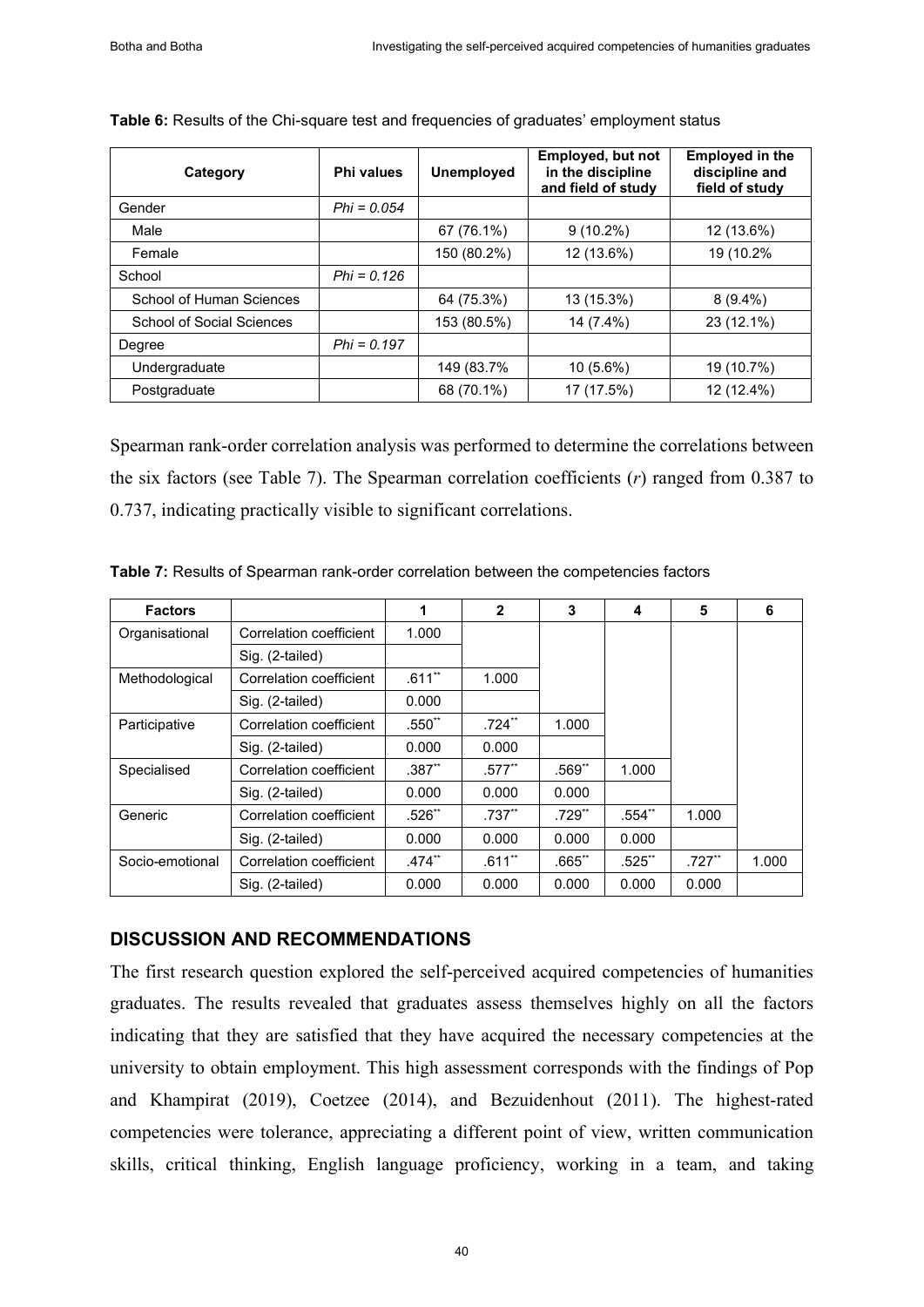responsibility for decisions. The abilities for teamwork and communication were also highly rated by graduates in similar studies (Gawrycka et al. 2020; Griffin et al. 2017; Teijeiro et al. 2013; Vydrová 2018). Written communication skills, critical thinking and teamwork are also rated as highly relevant by employers (Baird and Parayitma 2019; Chhinzer and Russo 2017; Griffin et al. 2017; Hart Research Associates 2015; Jones et al. 2017; Lavender 2019; Majid et al. 2019; Mishra 2014; NACE 2016).

The second research question investigated the employment status of graduates. The unemployment rate for graduates of 78.9 per cent is much higher than for South African graduates of 2.1 per cent (Statistic South Africa 2019) and Mncayi and Dungu (2016) unemployment rate of 46.2 per cent among humanities graduates. This high unemployment rate can be ascribed to the survey being conducted during two graduation ceremonies, and graduates may not have applied for jobs or decided to join the labour market. However, the results cannot be generalised as the study only focused on Human and Social Sciences graduates from a South African rural university.

The third research question explored the difference in the mean competency scores between gender, schools, and degrees. The independent samples t-tests and effect sizes revealed no practically significant differences in the mean scores of the six factors between males and females, schools of human and social sciences and undergraduate and postgraduate students. Therefore, gender, school and degree had no impact on the mean scores of the six factors. However, the results of this study do not correlate with similar studies. For example, regarding gender, Teijeiro et al. (2013, 290) found that females rated their competencies higher than males.

Similarly, Bezuidenhout (2011, 167) found that females scored higher on career selfmanagement drive compared to males. Pop and Khampirat (2019, 137) revealed that female graduates had higher achievement motive scores than males. Bezuidenhout (2011, 167) found that undergraduate students had higher means scores on career self-management drive than postgraduate students.

Research question four investigated the association between gender, schools, degree and employment status. The small reported phi values for gender, school, degree, and employment status indicates no significant practical associations. The last research question explored the correlation between the six competency factors. The Spearman rank correlation coefficients between the six factors showed large, statistically significant positive relationships.

Universities have a responsibility to produce employable graduates and equip students with the competencies required by employers. They should also devise and implement strategies such as career advice services, experimental learning and work placing to assist

41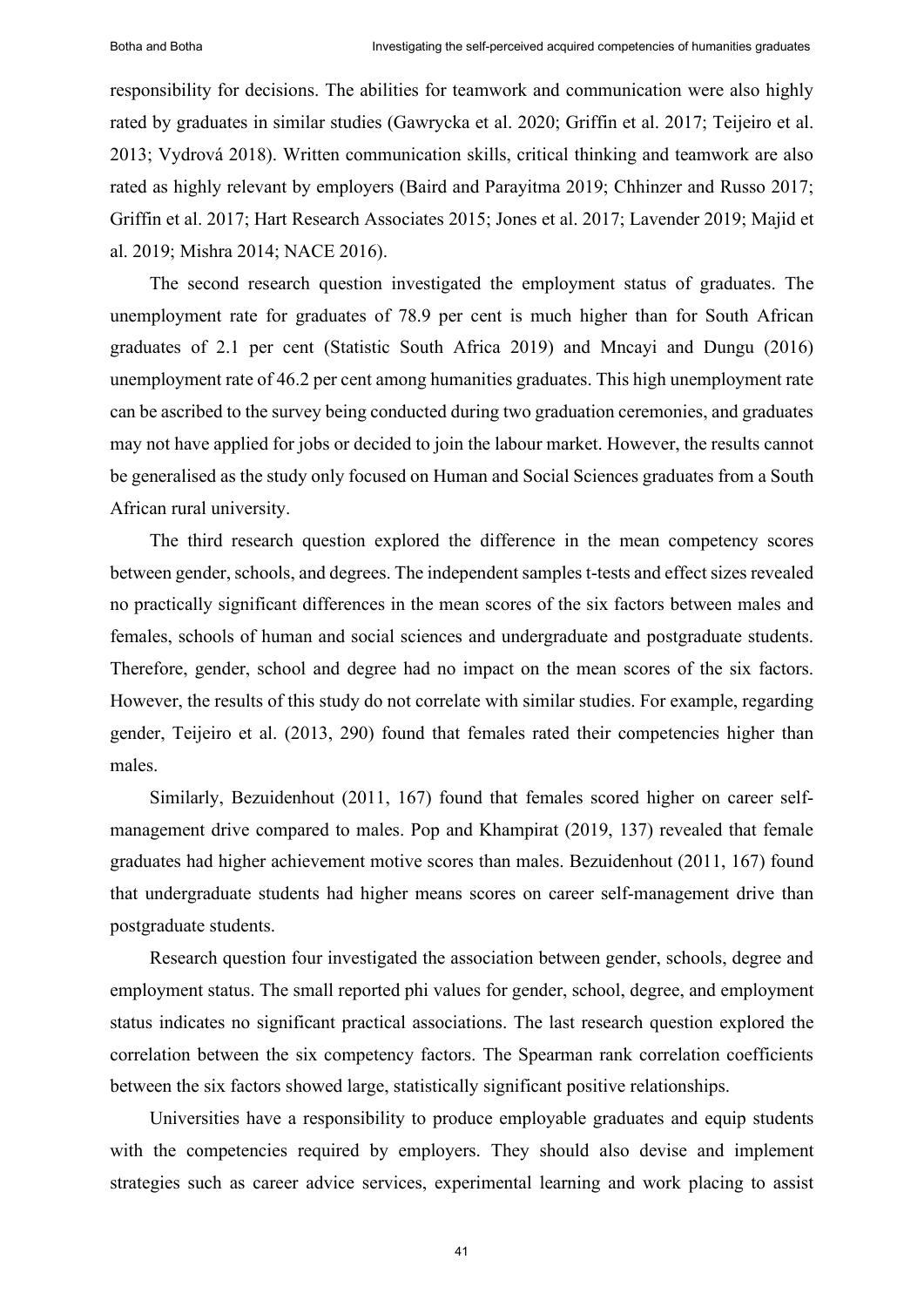graduates in attaining jobs. The university can use the results of this study for curriculum development in the different Human and Social Sciences programmes. Graduates also have the responsibility to enrol for degrees relevant to the labour market and enhance their employability. Graduates must familiarise themselves with the competencies that employers require. They should also acquire job search competencies and methods to attain jobs.

## **CONCLUSION**

This study investigated the self-perceived competencies acquired by humanities graduates at a rural South African university. The results revealed a high unemployment rate of 78.9 per cent among graduates. The mean scores on the competencies factors were high, indicating that respondents perceived that they had acquired employability competencies at university. Gender, schools, and degrees had no impact on the self-perceived acquired competencies of graduates. The study has made a significant contribution to the employability of graduates by providing a theoretical framework and reliable instrument to measure the acquired competencies of graduates. To ensure the employability of humanities graduates is the collective responsibility of universities, employers, students, and relevant stakeholders. Stakeholder engagement is critical to ensure humanities programmes' relevance, viability, and sustainability.

#### **REFERENCES**

- Albert, C. and M. A. Davia. 2018. "Job search strategies and underemployment in recent graduates first jobs in Spain." *Revista de Economía Aplicada* 26(78): 21–41.
- Asonitou, S. 2015. "Employability skills in higher education and the case of Greece." *Procedia-Social and Behavioral Science*s 175(1): 283‒290. [https://doi.org/10.1016/j.sbspro.2015.01.1202.](https://doi.org/10.1016/j.sbspro.2015.01.1202)
- Baird, A. M. and S. Parayitam. 2019. "Employers' ratings of importance of skills and competencies college graduates need to get hired." *Education + Training* 61(5): 622‒634. [http://dx.doi.org/10.1108/ET-12-2018-0250.](http://dx.doi.org/10.1108/ET-12-2018-0250)
- Barnard, Y. F., G. J. Veldhuis, and J. C. G. M. van Rooij. 2001. "Evaluation in practice: Identifying factors for improving transfer of training in technical domains." *Studies in Educational Evaluation* 27(3): 269‒290. [http://dx.doi.org/10.1016/S0191-491X\(01\)00030-X.](http://dx.doi.org/10.1016/S0191-491X(01)00030-X)
- Bezuidenhout, M. 2011. "The development and evaluation of a measure of graduate employability in the context of the new world of work." PhD dissertation. Pretoria: University of Pretoria.
- Botha, P. A. 2012. "Unpublished report on the Humanities and Social Sciences Charter." Mafikeng: North-West University.
- Boyatzis, R. 2008. "Competencies in the 21st century." *Journal of Management Development* 27(1): 1– 12. [http://dx.doi.org/10.1108/02621710810840730.](http://dx.doi.org/10.1108/02621710810840730)
- Bridgstock, R. 2009. "The graduate attributes we've overlooked: Enhancing graduate employability through career management skills." *Higher Education Research & Development* 28(1): 31‒44. [http://dx.doi.org/10.1080/07294360802444347.](http://dx.doi.org/10.1080/07294360802444347)
- Chan, S-J. and J-W. Lin. 2016. "Aiming for better employment: a holistic analysis from admission to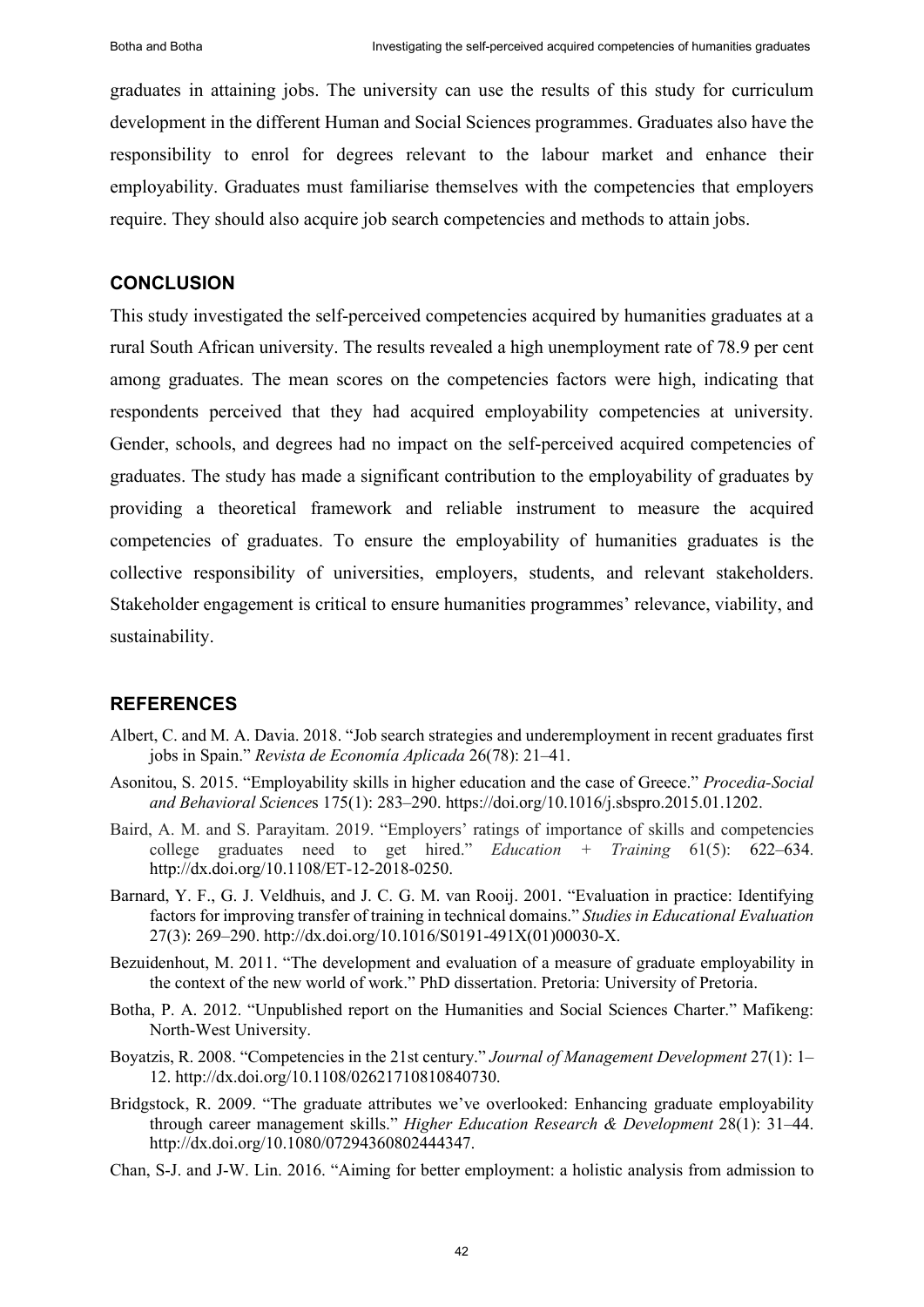labour market." *Journal of Higher Education Policy and Management* 38(3): 282–296. [http://dx.doi.org/10.1080/1360080X.2016.1174405.](http://dx.doi.org/10.1080/1360080X.2016.1174405)

- Chhinzer, N. and A. M. Russo. 2017. "An exploration of employer perceptions of graduate student employability*.*" *Education + Training* 60(1): 104‒120. [http://dx.doi.org/10.1108/ET-06-2016-](http://dx.doi.org/10.1108/ET-06-2016-0111) [0111.](http://dx.doi.org/10.1108/ET-06-2016-0111)
- Cimatti, B. 2016. "Definition, development, assessment of soft skills and their role for the quality of organizations and enterprises." *International Journal for Quality Research* 10(1): 97–130. [10.18421/IJQR10.01-05.](https://www.researchgate.net/deref/http%3A%2F%2Fdx.doi.org%2F10.18421%2FIJQR10.01-05?_sg%5B0%5D=eLuklzV-52VMemNohboKxlnu4jMtdRGTGvDdwYnBpEfySbZ6_jReXys19np4-c8Wrjp8OTXEre5s8kb8ueClk2_Rsw.Twm3Ztn43cKFC8rBEINph--LvgNKm_0AP92EP0zSwS94SAt9YDnKKCQPAvpqNhavpMQEMeh9Yj8jXqC2f0KE7Q)
- Coetzee, M. 2014. "Measuring student graduateness: Reliability and construct validity of the Graduate Skills and Attributes Scale." *Higher Education Research & Development* 33(5): 887-902. [http://dx.doi.org/10.1080/07294360.2014.890572.](http://dx.doi.org/10.1080/07294360.2014.890572)
- Cohen, J. 1988. *Statistical power analysis for the Behavioral Sciences*. 2<sup>nd</sup> Edition. Hillsdale, NJ: Lawrence Erlbaum Associates.
- Cotton, K. 2000. *Developing Employability Skills. School Improvement Research Series: Research You Can Use Close-Up.* No. 15. Portland, OR: Northwest Regional Education Laboratory.
- Deaconu, A., C. Osoian, M. Zaharie, and S. A. Achim. 2014. "Competencies in higher education system: An empirical analysis of employers' perceptions." *Amfiteatru Economic Journal* 16(37): 857‒873.
- Deepa, S. and M. Seth. 2013. "Do soft skills matter? Implications for educators based on recruiters' perspective." *IUP Journal of Soft Skills* 7(1): 1‒20.
- Dowling, D., S. Rose, and E. O'Shea. 2015. "Reconsidering humanities programmes in Australian universities ‒ embedding a new approach to strengthen the employability of humanities graduates by empowering them as global citizens." *Social Alternatives* 34(2): 52‒59.
- Field, A. 2018. *Discovering Statistics Using IBM SPSS Statistics.* 5th Edition. California: Sage.
- Fugate, M. and A. J. Kinicki. 2008. "A dispositional approach to employability: Development of a measure and test of implications for employee reactions to organizational change." *Journal of Occupational and Organizational Psychology* 81(3): 503‒527. [http://dx.doi.org/](http://dx.doi.org/10.1348/096317907X241579)  [10.1348/096317907X241579.](http://dx.doi.org/10.1348/096317907X241579)
- García-Aracil, A. and R. Van der Velden. 2008. "Competencies for young European higher education graduates: Labor market mismatches and their payoffs." *Higher Education* 55(2): 219–239. <http://dx.doi.org/10.1007/s10734-006-9050-4>
- Gawrycka, M., J. Kujawska, and M. T. Tomczak. 2020. "Competencies of graduates as future labour market participants – preliminary study." *Economic Research-Ekonomska Istraživanja* 33(1): 1095‒1107. [http://dx.doi.org/10.1080/1331677X.2019.1631200.](http://dx.doi.org/10.1080/1331677X.2019.1631200)
- Grant, D. M., A. D. Malloy, and M. C. Murphy. 2009. "A comparison of student perceptions of their computer skills to their actual abilities." *Journal of Information Technology Education: Research* 8: 141‒160[. http://dx.doi.org/10.28945/164.](http://dx.doi.org/10.28945/164)
- Griffin, K., J. Cangelosi, M. McMurtrey, and L. Lyons. 2017. "What skills do students think are important for jobs." *Competition Forum* 15(2): 303–311.
- Gruzdev, M. V., I. V. Kuznetsova, I. Y., Tarkhanova, and E. I. Kazakova. 2018. "University Graduates' Soft Skills: The Employers' Opinion*.*" *European Journal of Contemporary Education* 7(4): 690‒ 698.
- Harry, T., W. T. Chinyamurindi, and T. Mjoli. 2018. "Perceptions of factors that affect employability amongst a sample of final-year students at a rural South African university." *South African Journal of Industrial Psychology* 44(1): 1‒10.
- Hart Research Associates. 2015. *Falling short? College Learning and Career Success. National Surveys of Business and Nonprofit Leaders and Current College Students.* Washington, DC: Association of American Colleges and Universities. [https://www.aacu.org/leap/public-opinion-research/2015](https://www.aacu.org/leap/public-opinion-research/2015-survey-falling-short) [survey-falling-short.](https://www.aacu.org/leap/public-opinion-research/2015-survey-falling-short)
- Harvey, N. and M. Shahjahan. 2013. *Employability of Bachelor of Arts graduates.* Sydney: Office for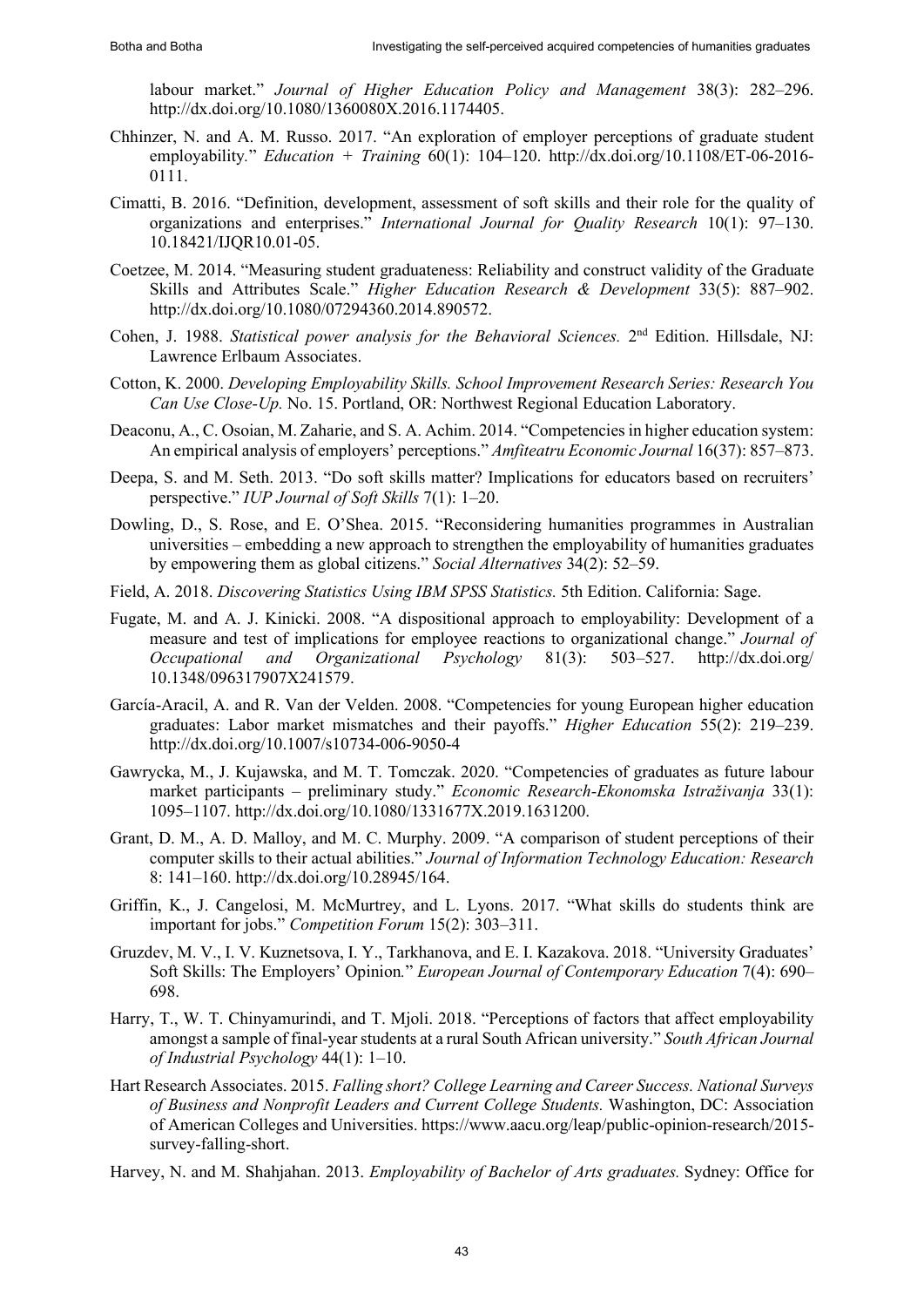Learning and Teaching.

- Hillage, J. and E. Pollard. 1998. *Employability: Developing a framework for policy analysis*. London: Department for Education and Employment.
- Hwang, Y. 2017. "What Is the Cause of Graduates' Unemployment? Focus on Individual Concerns and Perspectives." *Journal of Educational Issues* 3(2): 1–10.
- Jackson, D. 2016. "Skill mastery and the formation of graduate identity in Bachelor graduates: Evidence from Australia." *Studies in Higher Education* 41(7): 1313–1332.
- Jones, M., C. Baldi, C. Phillips, and A. Waikar. 2017. "The hard truth about soft skills: What recruiters look for in business graduates." *College Student Journal* 50(3): 422–428.
- Kinash, S., L. Crane, M. M. Judd, and C, Knight. 2016. "Discrepant stakeholder perspectives on graduate employability strategies." *Higher Education Research & Development* 35(5): 951–967.
- Knight, P. and M. Yorke. 2004. *Learning, curriculum and employability in higher education*. London: Routledge.
- Kougioumoutzaki, F. and A. G. Kalamatianou. 2012. "Employment Status and Job-Studies Relevance of Social Science Graduates: The Experience from a Greek Public University." *International Journal of Economic Sciences and Applied Research* 5(1):51‒75.
- Lavender, J. 2019. "Soft Skills for Hard Jobs." *Journal of Continuing Education Topics & Issues* 21(2):  $48 - 53$ .
- Louvel, S. 2007. "A Place for Humanities Graduates on the Labour Market in the so-called Knowledge Society: The French Case." *Higher Education in Europe* 32(4): 291–304. [http://dx.doi.org/](http://dx.doi.org/10.1080/03797720802065957) [10.1080/03797720802065957.](http://dx.doi.org/10.1080/03797720802065957)
- Maher, A. and S. Graves. 2008. *Graduate employability: Can higher education deliver?* Berkshire: Treshold Press.
- Majid, S., C. M. Eapen, E. M. Aung, and K. T. Oo. 2019. "The Importance of Soft Skills for Employability and Career Development: Students and Employers' Perspectives*.*" *IUP Journal of Soft Skills* 13(4): 7‒39.
- Matsouka, K. and D. M. Mihail. 2016. "Graduates' employability: What do graduates and employers think?" *Industry and Higher Education* 30(5): 321‒326. [http://dx.doi.org/10.](http://dx.doi.org/10.1177/0950422216663719)  [1177/0950422216663719.](http://dx.doi.org/10.1177/0950422216663719)
- McKeown, T. and M. Lindorff. 2011. "The graduate job search process a lesson in persistence rather than good career management?" *Education + Training* 53(4): 310‒320. http://dx.doi.org/ 10.1108/00400911111138479.
- Mishra, K. 2014. "Employability skills that recruiters demand." *IUP Journal of Soft Skills* 8(3): 49–55.
- Mncayi, N. P. 2016. "The determinants of employment status of young graduates from a South African University." PhD dissertation. Potchefstroom: North-West University.
- Mncayi, P. and S. H. Dunga. 2016. "Career choice and unemployment length: A study of graduates from a South African university." *Industry and Higher Education* 30(6): 413‒423. [http://dx.doi.org/](http://dx.doi.org/10.1177/0950422216670500)  [10.1177/0950422216670500.](http://dx.doi.org/10.1177/0950422216670500)
- Oluwajodu, F., L. Greyling, D. Blaauw, and E. P. J. Kleynhans. 2015. "Graduate unemployment in South Africa: Perspectives from the banking sector." *SA Journal of Human Resource Management*  $13(1): 1-9.$
- NACE *see* National Association of Colleges and Employers.
- National Association of Colleges and Employers. 2016. *The attributes employers want to see on new college graduates' resumes*. [https://www.naceweb.org/center/.](https://www.naceweb.org/center/)
- Patacsil, F. and C. L. S. Tablatin. 2017. "Exploring the importance of soft and hard skills as perceived by IT internship students and industry: A gap analysis." *Journal of Technology and Science Education* 7(3): 347‒368[. http://dx.doi.org/10.3926/jotse.271.](http://dx.doi.org/10.3926/jotse.271)
- Pop, C. and B. Khampirat. 2019. "Self-assessment instrument to measure the competencies of Namibian